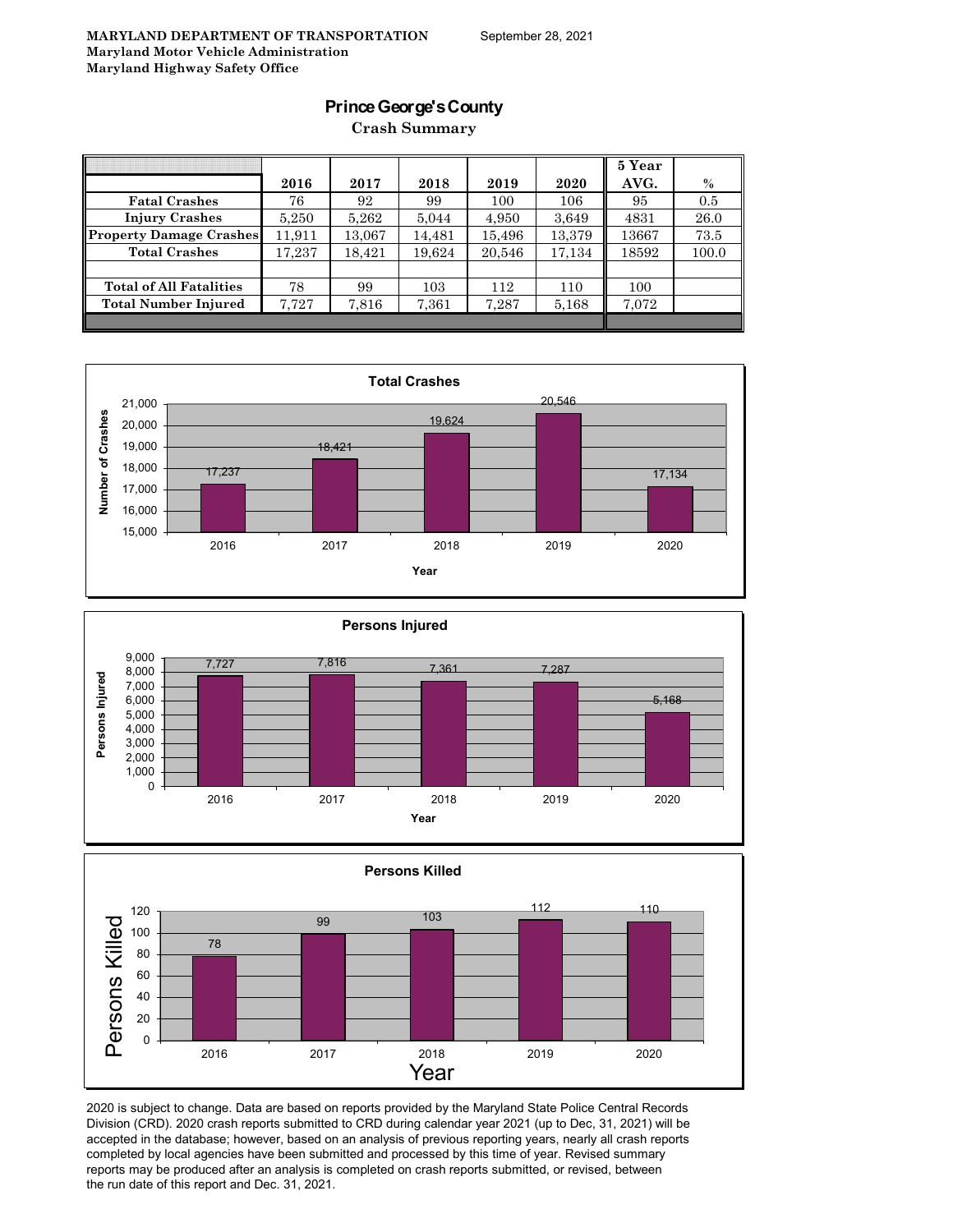|                       |                  |                   | <b>Route Type</b> |                  |                  |                  |         |
|-----------------------|------------------|-------------------|-------------------|------------------|------------------|------------------|---------|
|                       |                  |                   |                   |                  |                  |                  |         |
| <b>Route Type</b>     | 2016             | 2017              | 2018              | 2019             | 2020             | AVG.             | $\%$    |
| <b>IS</b>             | 2,386            | 2,435             | 2,738             | 2,703            | 2,233            | 2499             | 13.4    |
| <b>US</b>             | 1,417            | 1,409             | 1,467             | 1,561            | 1,249            | 1421             | 7.6     |
| MD                    | 5,521            | 5,939             | 6,299             | 6,517            | 5,571            | 5969             | 32.1    |
| $\bf CO$              | 4,443            | 4,967             | 5,622             | 6,191            | 5,298            | 5304             | 28.5    |
| MU                    | 918              | 950               | 968               | 1,002            | 828              | 933              | $5.0\,$ |
| GV                    | 16               | 21                | 25                | 20               | 23               | 21               | 0.1     |
| SR                    | 53               | 60                | 73                | 74               | 31               | 58               | 0.3     |
| <b>OP</b>             | 87               | 103               | 99                | 106              | 107              | 100              | 0.5     |
| Balto. City CY        | $\mathbf{0}$     | $\boldsymbol{0}$  | $\boldsymbol{0}$  | $\overline{0}$   | $\mathbf{0}$     | $\mathbf{0}$     | 0.0     |
| <b>Parking Lots</b>   | 1,371            | 1,531             | 1,553             | 1,555            | 1,193            | 1441             | 7.7     |
| Unknown               | 1,025            | 1,006             | 780               | 817              | 601              | 846              | $4.5\,$ |
| <b>Total Crashes</b>  | 17,237           | 18,421            | 19,624            | 20,546           | 17,134           | 18592            | 100.0   |
|                       |                  |                   |                   |                  |                  |                  |         |
|                       |                  |                   |                   |                  |                  |                  |         |
| <b>Route Type</b>     | 2016             | 2017              | 2018              | 2019             | 2020             | AVG.             | $\%$    |
| <b>IS</b>             | 748              | 701               | 721               | 666              | 499              | 667              | 13.8    |
| <b>US</b>             | 450              | 451               | 427               | 450              | 317              | 419              | 8.7     |
| <b>MD</b>             | 2,070            | 2,045             | 1,943             | 1,874            | 1,465            | 1,879            | 38.9    |
| $\bf CO$              | 1,330            | 1,403             | 1,406             | 1,467            | 1,010            | 1,323            | 27.4    |
| MU                    | 184              | 179               | 177               | 167              | 141              | 170              | 3.5     |
| GV                    | $\overline{4}$   | $\overline{7}$    | $\overline{7}$    | 5                | 5                | $\,6\,$          | $0.1\,$ |
| SR                    | $\overline{7}$   | $\overline{7}$    | 23                | 17               | $\bf 5$          | 12               | 0.2     |
| <b>OP</b>             | 17               | 32                | 18                | 19               | $17\,$           | 21               | 0.4     |
| Balto. City CY        | $\mathbf{0}$     | $\mathbf{0}$      | $\boldsymbol{0}$  | $\mathbf{0}$     | $\boldsymbol{0}$ | $\boldsymbol{0}$ | 0.0     |
| <b>Parking Lots</b>   | 164              | 175               | 189               | 160              | 110              | 160              | $\!.3$  |
| Unknown               | $\bf 276$        | ${\bf 262}$       | 133               | $125\,$          | 80               | 175              | $3.6\,$ |
| <b>Injury Crashes</b> | 5,250            | 5,262             | 5,044             | 4,950            | 3,649            | 4,831            | 100.0   |
|                       |                  |                   |                   |                  |                  |                  |         |
|                       |                  |                   |                   |                  |                  |                  |         |
| Route Type            | 2016             | 2017              | 2018              | 2019             | 2020             | AVG.             | $\%$    |
| <b>IS</b>             | 9                | 12                | 18                | 13               | $\,6\,$          | $12\,$           | 12.3    |
| <b>US</b>             | 10               | $15\,$            | Ħ                 | 9                | 13               | 12               | 12.3    |
| MD                    | 37               | 40                | 56                | 54               | 58               | 49               | 51.8    |
| $\bf CO$              | $17\,$           | $18\,$            | $12\,$            | 18               | $\rm 25$         | 18               | 19.0    |
| MU                    | $\boldsymbol{0}$ | $1\,$             | $\mathbf 1$       | $\,1$            | $\sqrt{2}$       | $\mathbf{1}$     | 1.1     |
| GV                    | 3                | $\bf 5$           | $\boldsymbol{0}$  | 3                | $\sqrt{2}$       | $\,3$            | $2.7\,$ |
| SR                    | $\boldsymbol{0}$ | $\boldsymbol{0}$  | $\boldsymbol{0}$  | $\boldsymbol{0}$ | $\mathbf{0}$     | $\boldsymbol{0}$ | 0.0     |
| <b>OP</b>             | $\boldsymbol{0}$ | $\boldsymbol{0}$  | $\boldsymbol{0}$  | $\boldsymbol{0}$ | $\boldsymbol{0}$ | $\boldsymbol{0}$ | 0.0     |
| Balto. City CY        | $\boldsymbol{0}$ | $\boldsymbol{0}$  | $\overline{0}$    | $\boldsymbol{0}$ | $\boldsymbol{0}$ | $\boldsymbol{0}$ | 0.0     |
| <b>Parking Lots</b>   | $\boldsymbol{0}$ | $\mathbf{1}$      | $\boldsymbol{0}$  | $\mathbf{0}$     | $\boldsymbol{0}$ | $\boldsymbol{0}$ | $0.2\,$ |
| Unknown               | $\boldsymbol{0}$ | $\boldsymbol{0}$  | $\,1$             | $\overline{2}$   | $\mathbf{0}$     | $\mathbf{1}$     | $0.6\,$ |
| <b>Fatal Crashes</b>  | ${\bf 76}$       | $\boldsymbol{92}$ | 99                | 100              |                  | $\bf 95$         | 100.0   |
|                       |                  |                   |                   |                  | 106              |                  |         |

# **Prince George's County**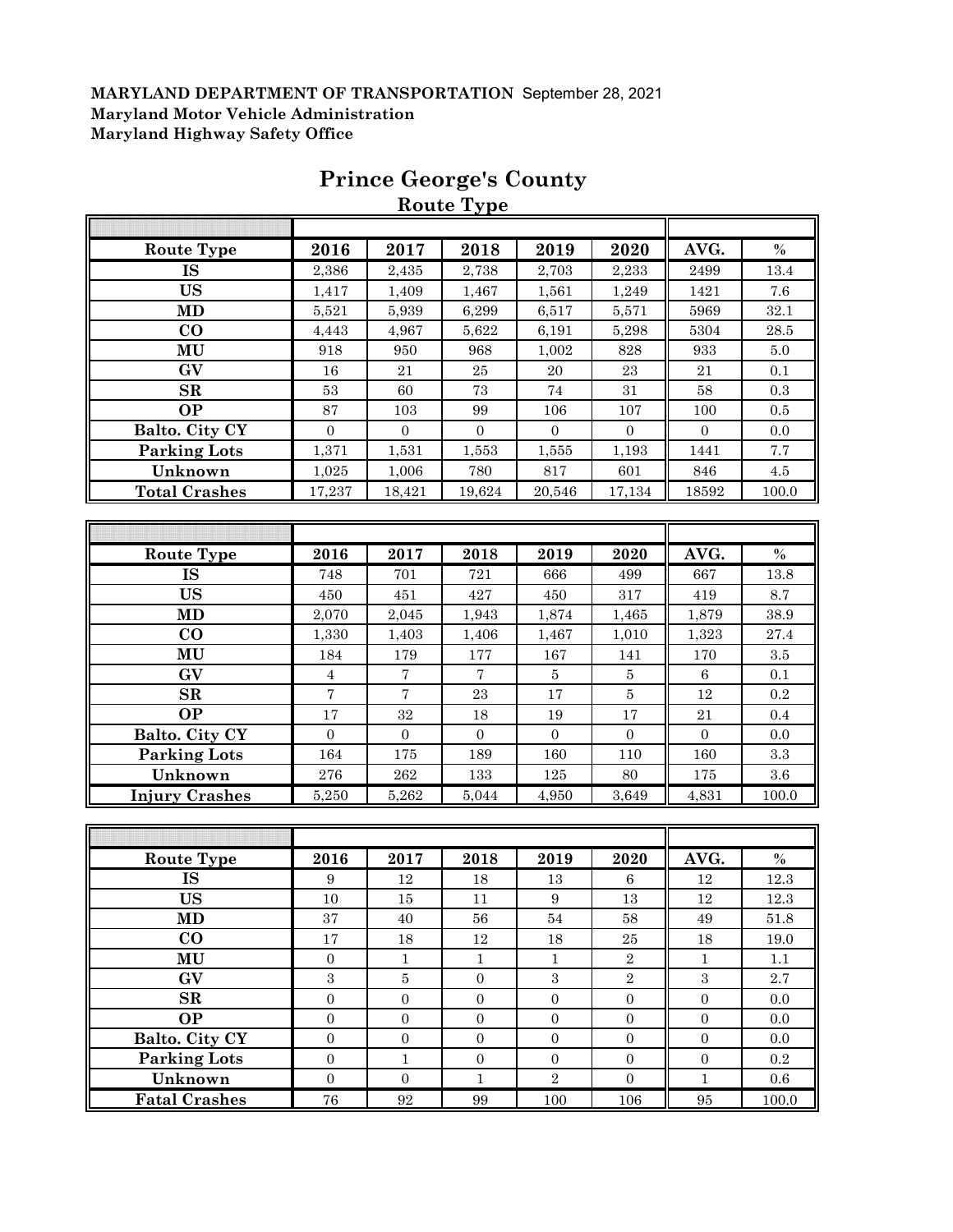#### **Prince George's County**

|                       |                |                  | County           |                |                  |                  |               |
|-----------------------|----------------|------------------|------------------|----------------|------------------|------------------|---------------|
|                       |                |                  |                  |                |                  |                  |               |
| County                | 2016           | 2017             | 2018             | 2019           | 2020             | AVG.             | $\frac{0}{0}$ |
| Allegany              | $\overline{0}$ | $\overline{0}$   | $\mathbf{0}$     | $\overline{0}$ | $\mathbf{0}$     | $\overline{0}$   | 0.0           |
| Anne Arundel          | $\overline{0}$ | $\overline{0}$   | $\overline{0}$   | $\overline{0}$ | $\overline{0}$   | $\theta$         | 0.0           |
| <b>Baltimore</b>      | $\overline{0}$ | $\theta$         | $\overline{0}$   | $\overline{0}$ | $\theta$         | $\overline{0}$   | 0.0           |
| Calvert               | 0              | $\overline{0}$   | $\overline{0}$   | $\overline{0}$ | $\overline{0}$   | $\overline{0}$   | 0.0           |
| Caroline              | $\overline{0}$ | $\overline{0}$   | $\overline{0}$   | $\overline{0}$ | $\overline{0}$   | $\overline{0}$   | 0.0           |
| Carroll               | $\overline{0}$ | $\overline{0}$   | $\overline{0}$   | $\overline{0}$ | $\overline{0}$   | $\overline{0}$   | 0.0           |
| Cecil                 | 0              | $\mathbf{0}$     | $\boldsymbol{0}$ | $\mathbf{0}$   | $\mathbf{0}$     | $\boldsymbol{0}$ | 0.0           |
| <b>Charles</b>        | $\overline{0}$ | $\overline{0}$   | $\mathbf{0}$     | $\overline{0}$ | $\overline{0}$   | $\mathbf{0}$     | 0.0           |
| Dorchester            | $\overline{0}$ | $\overline{0}$   | $\theta$         | $\theta$       | $\theta$         | $\theta$         | 0.0           |
| Frederick             | $\overline{0}$ | $\overline{0}$   | $\overline{0}$   | $\overline{0}$ | $\overline{0}$   | $\overline{0}$   | 0.0           |
| Garrett               | 0              | $\overline{0}$   | $\overline{0}$   | $\overline{0}$ | $\overline{0}$   | $\overline{0}$   | 0.0           |
| Harford               | $\overline{0}$ | $\overline{0}$   | $\overline{0}$   | $\overline{0}$ | $\overline{0}$   | $\overline{0}$   | 0.0           |
| Howard                | $\overline{0}$ | $\overline{0}$   | $\overline{0}$   | $\overline{0}$ | $\overline{0}$   | $\overline{0}$   | 0.0           |
| Kent                  | 0              | $\mathbf{0}$     | $\mathbf{0}$     | $\mathbf{0}$   | $\mathbf{0}$     | $\mathbf{0}$     | 0.0           |
| Montgomery            | $\overline{0}$ | $\overline{0}$   | $\overline{0}$   | $\overline{0}$ | $\overline{0}$   | $\overline{0}$   | 0.0           |
| Prince George's       | 17,237         | 18,421           | 19,624           | 20,546         | 17,134           | 18,592           | 100.0         |
| Queen Anne's          | 0              | $\overline{0}$   | $\overline{0}$   | $\overline{0}$ | $\overline{0}$   | $\overline{0}$   | 0.0           |
| St. Mary's            | 0              | $\overline{0}$   | $\overline{0}$   | $\overline{0}$ | $\overline{0}$   | $\overline{0}$   | 0.0           |
| Somerset              | 0              | $\overline{0}$   | $\overline{0}$   | $\overline{0}$ | $\mathbf{0}$     | $\overline{0}$   | 0.0           |
| Talbot                | 0              | $\overline{0}$   | $\boldsymbol{0}$ | $\mathbf{0}$   | $\mathbf{0}$     | $\mathbf{0}$     | $_{0.0}$      |
| Washington            | 0              | $\overline{0}$   | $\mathbf{0}$     | $\overline{0}$ | $\mathbf{0}$     | $\mathbf{0}$     | 0.0           |
| Wicomico              | $\overline{0}$ | $\overline{0}$   | $\overline{0}$   | $\overline{0}$ | $\overline{0}$   | $\overline{0}$   | 0.0           |
| Worcester             | $\overline{0}$ | $\overline{0}$   | $\overline{0}$   | $\overline{0}$ | $\overline{0}$   | $\overline{0}$   | 0.0           |
| <b>Baltimore City</b> | $\overline{0}$ | $\overline{0}$   | $\overline{0}$   | $\overline{0}$ | $\overline{0}$   | $\overline{0}$   | 0.0           |
| <b>Total Crashes</b>  | 17,237         | 18,421           | 19,624           | 20,546         | 17,134           | 18,592           | 100.0         |
|                       |                |                  |                  |                |                  |                  |               |
|                       |                |                  |                  |                |                  |                  |               |
| County                | 2016           | 2017             | 2018             | 2019           | 2020             | AVG.             | $\%$          |
|                       |                |                  |                  |                |                  |                  |               |
|                       |                |                  |                  |                |                  |                  |               |
| Allegany              | 0              | 0                | $\mathbf{0}$     | $\overline{0}$ | 0                | 0                | 0.0           |
| Anne Arundel          | $\overline{0}$ | $\overline{0}$   | $\overline{0}$   | $\overline{0}$ | $\overline{0}$   | $\overline{0}$   | 0.0           |
| <b>Baltimore</b>      | $\overline{0}$ | $\overline{0}$   | $\overline{0}$   | $\overline{0}$ | $\overline{0}$   | $\overline{0}$   | 0.0           |
| Calvert               | $\overline{0}$ | $\overline{0}$   | $\overline{0}$   | $\overline{0}$ | $\overline{0}$   | $\overline{0}$   | 0.0           |
| Caroline              | $\overline{0}$ | $\boldsymbol{0}$ | $\overline{0}$   | $\overline{0}$ | $\overline{0}$   | $\overline{0}$   | 0.0           |
| Carroll               | $\theta$       | $\theta$         | $\theta$         | $\theta$       | $\theta$         | $\theta$         | 0.0           |
| Cecil                 | $\overline{0}$ | $\theta$         | $\overline{0}$   | $\overline{0}$ | $\theta$         | $\overline{0}$   | 0.0           |
| Charles               | $\overline{0}$ | $\overline{0}$   | $\overline{0}$   | 0              | 0                | $\overline{0}$   | 0.0           |
| Dorchester            | $\overline{0}$ | $\overline{0}$   | $\overline{0}$   | $\overline{0}$ | $\overline{0}$   | $\overline{0}$   | $_{0.0}$      |
| Frederick             | $\overline{0}$ | $\overline{0}$   | $\overline{0}$   | $\overline{0}$ | $\overline{0}$   | $\overline{0}$   | 0.0           |
| Garrett               | $\overline{0}$ | $\overline{0}$   | $\boldsymbol{0}$ | $\overline{0}$ | $\overline{0}$   | $\mathbf{0}$     | 0.0           |
| Harford               | $\overline{0}$ | $\overline{0}$   | $\overline{0}$   | $\overline{0}$ | $\overline{0}$   | $\overline{0}$   | 0.0           |
| Howard                | $\theta$       | $\theta$         | $\theta$         | $\theta$       | $\theta$         | $\theta$         | 0.0           |
| Kent                  | $\overline{0}$ | $\overline{0}$   | $\overline{0}$   | $\overline{0}$ | $\overline{0}$   | $\overline{0}$   | 0.0           |
| Montgomery            | $\overline{0}$ | $\overline{0}$   | $\overline{0}$   | $\overline{0}$ | $\overline{0}$   | $\overline{0}$   | 0.0           |
| Prince George's       | 5,250          | 5,262            | 5,044            | 4,950          | 3,649            | 4,831            | 100.0         |
| Queen Anne's          | $\overline{0}$ | $\overline{0}$   | $\overline{0}$   | $\overline{0}$ | $\overline{0}$   | $\overline{0}$   | 0.0           |
| St. Mary's            | $\overline{0}$ | $\overline{0}$   | $\mathbf{0}$     | $\overline{0}$ | $\mathbf{0}$     | $\overline{0}$   | 0.0           |
| Somerset              | $\theta$       | $\overline{0}$   | $\overline{0}$   | $\overline{0}$ | $\overline{0}$   | $\overline{0}$   | 0.0           |
| Talbot                | $\overline{0}$ | $\overline{0}$   | $\overline{0}$   | $\overline{0}$ | $\theta$         | $\overline{0}$   | 0.0           |
| Washington            | $\overline{0}$ | $\overline{0}$   | $\overline{0}$   | $\overline{0}$ | $\overline{0}$   | $\overline{0}$   | 0.0           |
| Wicomico              | $\overline{0}$ | $\overline{0}$   | $\overline{0}$   | $\overline{0}$ | $\overline{0}$   | $\overline{0}$   | 0.0           |
| Worcester             | $\overline{0}$ | $\boldsymbol{0}$ | $\boldsymbol{0}$ | $\overline{0}$ | 0                | $\overline{0}$   | 0.0           |
| <b>Baltimore City</b> | 0              | $\overline{0}$   | $\overline{0}$   | $\overline{0}$ | $\overline{0}$   | $\overline{0}$   | 0.0           |
| <b>Injury Crashes</b> | 5,250          | 5,262            | 5,044            | 4,950          | 3,649            | 4,831            | $_{100.0}$    |
|                       |                |                  |                  |                |                  |                  |               |
|                       |                |                  |                  |                |                  |                  |               |
| County                | 2016           | 2017             | 2018             | 2019           | 2020             | AVG.             | $\frac{0}{0}$ |
| Allegany              | 0              | 0                | $\boldsymbol{0}$ | 0              | 0                | 0                | 0.0           |
| Anne Arundel          | $\theta$       | $\boldsymbol{0}$ | $\boldsymbol{0}$ | $\theta$       | $\boldsymbol{0}$ | $\boldsymbol{0}$ | 0.0           |

| Allegany              | $\theta$       | $\Omega$     | $\mathbf{0}$   | $\mathbf{0}$ | $\mathbf{0}$   | $\mathbf{0}$   | 0.0   |
|-----------------------|----------------|--------------|----------------|--------------|----------------|----------------|-------|
| Anne Arundel          | $\theta$       | $\Omega$     | $\Omega$       | $\Omega$     | $\theta$       | $\theta$       | 0.0   |
| <b>Baltimore</b>      | $\theta$       | $\Omega$     | $\Omega$       | $\Omega$     | $\theta$       | $\theta$       | 0.0   |
| Calvert               | $\theta$       | $\Omega$     | $\Omega$       | $\Omega$     | $\theta$       | $\overline{0}$ | 0.0   |
| Caroline              | $\theta$       | $\Omega$     | $\Omega$       | $\Omega$     | $\theta$       | $\overline{0}$ | 0.0   |
| Carroll               | $\theta$       | $\Omega$     | $\Omega$       | $\Omega$     | $\theta$       | $\theta$       | 0.0   |
| Cecil                 | $\theta$       | $\Omega$     | $\Omega$       | $\Omega$     | $\theta$       | $\theta$       | 0.0   |
| <b>Charles</b>        | $\theta$       | $\theta$     | $\Omega$       | $\Omega$     | $\theta$       | $\overline{0}$ | 0.0   |
| Dorchester            | $\theta$       | $\Omega$     | $\Omega$       | $\Omega$     | $\theta$       | $\overline{0}$ | 0.0   |
| Frederick             | $\theta$       | $\Omega$     | $\Omega$       | $\Omega$     | $\theta$       | $\theta$       | 0.0   |
| Garrett               | $\theta$       | $\Omega$     | $\Omega$       | $\Omega$     | $\theta$       | $\overline{0}$ | 0.0   |
| Harford               | $\theta$       | $\Omega$     | $\Omega$       | $\theta$     | $\theta$       | $\theta$       | 0.0   |
| Howard                | $\theta$       | $\theta$     | $\theta$       | $\theta$     | $\overline{0}$ | $\overline{0}$ | 0.0   |
| Kent                  | $\theta$       | $\Omega$     | $\Omega$       | $\Omega$     | $\theta$       | $\overline{0}$ | 0.0   |
| Montgomery            | $\Omega$       | $\Omega$     | $\theta$       | $\Omega$     | $\theta$       | $\theta$       | 0.0   |
| Prince George's       | 76             | 92           | 99             | 100          | 106            | 95             | 100.0 |
| Queen Anne's          | $\mathbf{0}$   | $\mathbf{0}$ | $\overline{0}$ | $\mathbf{0}$ | $\mathbf{0}$   | $\overline{0}$ | 0.0   |
| St. Mary's            | $\theta$       | $\Omega$     | $\Omega$       | $\Omega$     | $\theta$       | $\overline{0}$ | 0.0   |
| Somerset              | $\theta$       | $\Omega$     | $\Omega$       | $\mathbf{0}$ | $\overline{0}$ | $\overline{0}$ | 0.0   |
| Talbot                | $\theta$       | $\Omega$     | $\Omega$       | $\Omega$     | $\theta$       | $\theta$       | 0.0   |
| Washington            | $\theta$       | $\Omega$     | $\Omega$       | $\Omega$     | $\theta$       | $\overline{0}$ | 0.0   |
| Wicomico              | $\overline{0}$ | $\mathbf{0}$ | $\overline{0}$ | $\mathbf{0}$ | $\overline{0}$ | $\overline{0}$ | 0.0   |
| Worcester             | $\theta$       | $\Omega$     | $\Omega$       | $\Omega$     | $\overline{0}$ | $\overline{0}$ | 0.0   |
| <b>Baltimore City</b> | $\Omega$       | $\Omega$     | $\Omega$       | $\Omega$     | $\theta$       | $\theta$       | 0.0   |
| <b>Fatal Crashes</b>  | 76             | 92           | 99             | 100          | 106            | 95             | 100.0 |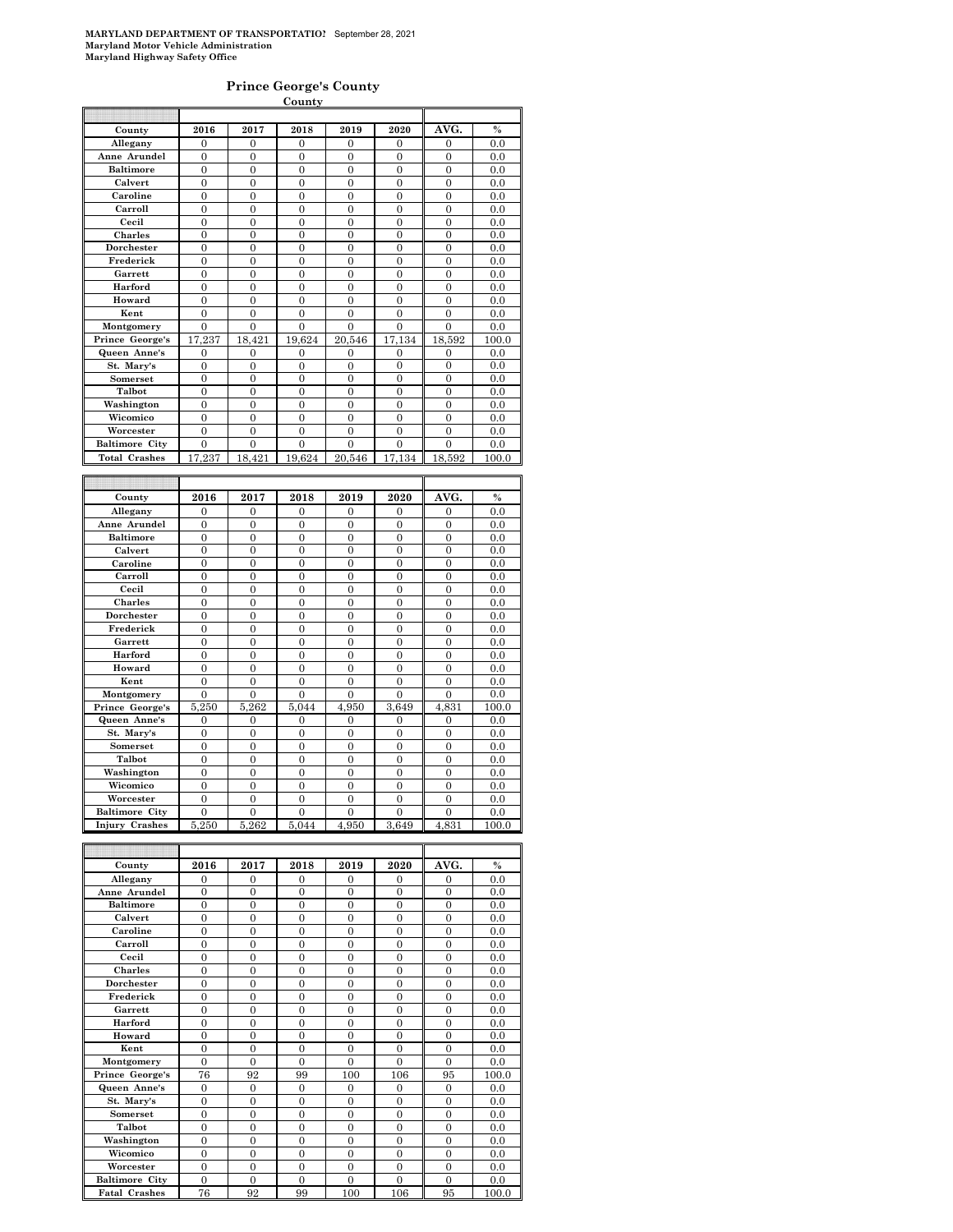| Month                 | 2016           | 2017           | 2018           | 2019           | 2020           | AVG.           | $\frac{0}{0}$ |
|-----------------------|----------------|----------------|----------------|----------------|----------------|----------------|---------------|
| January               | 1,227          | 1,413          | 1,503          | 1,526          | 1,555          | 1,445          | 7.8           |
| February              | 1,186          | 1,273          | 1,355          | 1,547          | 1,560          | 1,384          | $7.4\,$       |
| March                 | 1,325          | 1,470          | 1,527          | 1,696          | 1,345          | 1,473          | 7.9           |
| April                 | 1,362          | 1,471          | 1,403          | 1,649          | 822            | 1,341          | 7.2           |
| May                   | 1,583          | 1,645          | 1,703          | 1,856          | 1,153          | 1,588          | 8.5           |
| June                  | 1,425          | 1,501          | 1,589          | 1,730          | 1,313          | 1,512          | 8.1           |
| July                  | 1,477          | 1,481          | 1,601          | 1,647          | 1,516          | 1,544          | 8.3           |
| August                | 1,481          | 1,551          | 1,578          | 1,713          | 1,545          | 1,574          | 8.5           |
| September             | 1,535          | 1,584          | 1,714          | 1,720          | 1,508          | 1,612          | 8.7           |
| October               | 1,555          | 1,711          | 1,869          | 1,860          | 1,683          | 1,736          | 9.3           |
| November              | 1,509          | 1,664          | 1,875          | 1,797          | 1,554          | 1,680          | 9.0           |
| <b>December</b>       | 1,572          | 1,657          | 1,907          | 1,805          | 1,580          | 1,704          | 9.2           |
| Unknown               | $\overline{0}$ | $\Omega$       | $\theta$       | $\Omega$       | $\Omega$       | $\theta$       | 0.0           |
| <b>Total Crashes</b>  | 17,237         | 18,421         | 19,624         | 20,546         | 17,134         | 18,592         | 100.0         |
|                       |                |                |                |                |                |                |               |
|                       |                |                |                |                |                |                |               |
| Month                 | 2016           | 2017           | 2018           | 2019           | 2020           | AVG.           | $\frac{0}{0}$ |
| January               | 375            | 373            | 376            | 331            | 353            | 362            | 7.5           |
| February              | 356            | 368            | 371            | 355            | 345            | 359            | 7.4           |
| March                 | 401            | 438            | 379            | 398            | 290            | 381            | 7.9           |
| April                 | 446            | 433            | 388            | 417            | 147            | 366            | 7.6           |
| May                   | 482            | 481            | 447            | 453            | 207            | 414            | 8.6           |
| June                  | 436            | 436            | 404            | 418            | 276            | 394            | 8.2           |
| July                  | 439            | 429            | 419            | 415            | 358            | 412            | 8.5           |
| August                | 458            | 468            | 425            | 420            | 321            | 418            | 8.7           |
| September             | 487            | 442            | 432            | 426            | 360            | 429            | 8.9           |
| October               | 478            | 500            | 487            | 479            | 365            | 462            | 9.6           |
| November              | 453            | 445            | 477            | 396            | 324            | 419            | 8.7           |
| December              | 439            | 449            | 439            | 442            | 303            | 414            | 8.6           |
| Unknown               | $\overline{0}$ | $\overline{0}$ | $\overline{0}$ | $\overline{0}$ | $\overline{0}$ | $\overline{0}$ | 0.0           |
| <b>Injury Crashes</b> | 5,250          | 5,262          | 5,044          | 4,950          | 3,649          | 4,831          | 100.0         |
| T                     |                |                |                |                |                |                |               |

# **Prince George's County**

**Month**

| Month                | 2016     | 2017     | 2018           | 2019           | 2020           | AVG.           | $\%$  |
|----------------------|----------|----------|----------------|----------------|----------------|----------------|-------|
| January              | 6        | 10       | 7              | 5              | 3              | 6              | 6.6   |
| February             | 4        | 4        | 4              | 9              | 8              | 6              | 6.1   |
| March                | 5        | 10       | 8              | 6              | 7              | 7              | 7.6   |
| April                | 6        | 4        | 13             | 7              | 7              | 7              | 7.8   |
| May                  | 4        | 7        | 6              | 11             | 7              | 7              | 7.4   |
| June                 | 6        | 14       | 11             | 11             | 11             | 11             | 11.2  |
| July                 | 12       | 10       | 3              | 4              | 11             | 8              | 8.5   |
| August               | 6        | 10       | 7              | 6              | 10             | 8              | 8.2   |
| September            | 7        | 4        | 12             | 13             | 13             | 10             | 10.4  |
| October              | 8        | 10       | 14             | 7              | 14             | 11             | 11.2  |
| November             | 5        | 6        | 8              | 10             | 10             | 8              | 8.2   |
| <b>December</b>      | 7        | 3        | 6              | 11             | $\overline{5}$ | 6              | 6.8   |
| Unknown              | $\Omega$ | $\Omega$ | $\overline{0}$ | $\overline{0}$ | $\Omega$       | $\overline{0}$ | 0.0   |
| <b>Fatal Crashes</b> | 76       | 92       | 99             | 100            | 106            | 95             | 100.0 |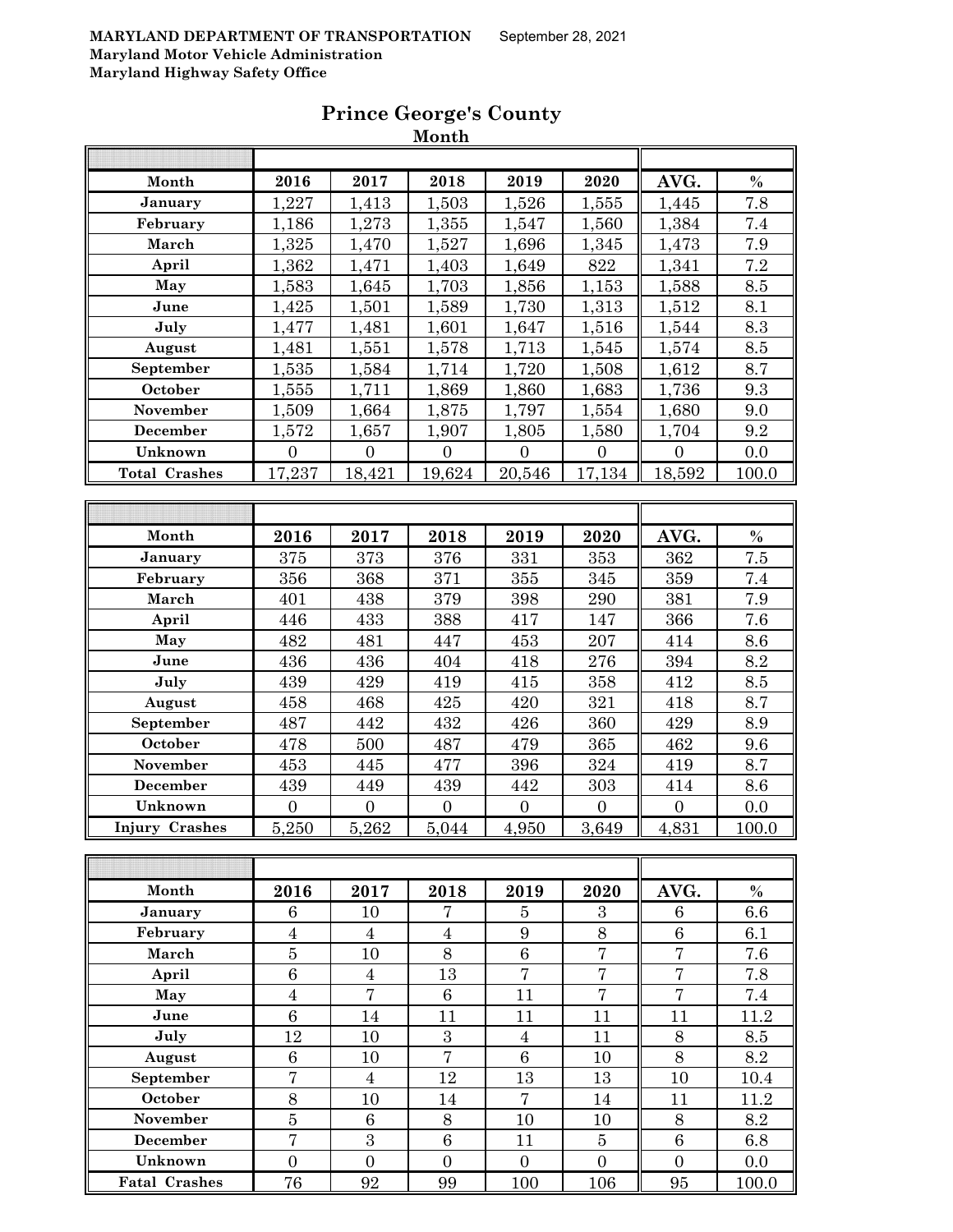September 28, 2021

# **Prince George's County Day of Week**

| Day of Week           | 2016             | 2017             | 2018           | 2019             | 2020           | AVG.           | $\%$          |
|-----------------------|------------------|------------------|----------------|------------------|----------------|----------------|---------------|
| Monday                | 2,314            | 2,497            | 2,698          | 2,815            | 2,280          | 2,521          | 13.6          |
| Tuesday               | 2,391            | 2,545            | 2,733          | 2,924            | 2,224          | 2,563          | 13.8          |
| Wednesday             | 2,391            | 2,466            | 2,682          | 2,714            | 2,362          | 2,523          | 13.6          |
| Thursday              | 2,444            | 2,616            | 2,808          | 2,872            | 2,427          | 2,633          | 14.2          |
| Friday                | 2,759            | 2,884            | 3,141          | 3,235            | 2,750          | 2,954          | 15.9          |
| Saturday              | 2,737            | 2,906            | 3,012          | 3,140            | 2,708          | 2,901          | 15.6          |
| Sunday                | 2,201            | 2,507            | 2,550          | 2,846            | 2,383          | 2,497          | 13.4          |
| Unknown               | $\overline{0}$   | $\overline{0}$   | $\overline{0}$ | $\overline{0}$   | $\overline{0}$ | $\overline{0}$ | 0.0           |
| <b>Total Crashes</b>  | 17,237           | 18,421           | 19,624         | 20,546           | 17,134         | 18,592         | 100.0         |
|                       |                  |                  |                |                  |                |                |               |
|                       |                  |                  |                |                  |                |                |               |
| Day of Week           | 2016             | 2017             | 2018           | 2019             | 2020           | AVG.           | $\%$          |
| Monday                | 698              | 694              | 682            | 717              | 486            | 655            | 13.6          |
| Tuesday               | 768              | 743              | 712            | 726              | 472            | 684            | 14.2          |
| Wednesday             | 753              | 737              | 741            | 673              | 560            | 693            | 14.3          |
| Thursday              | 756              | 750              | 731            | 672              | 528            | 687            | 14.2          |
| Friday                | 792              | 809              | 800            | 762              | 560            | 745            | 15.4          |
| Saturday              | 811              | 829              | 751            | 740              | 566            | 739            | 15.3          |
| Sunday                | 672              | 700              | 627            | 660              | 477            | 627            | 13.0          |
| Unknown               | $\overline{0}$   | $\overline{0}$   | $\overline{0}$ | $\overline{0}$   | $\theta$       | $\overline{0}$ | 0.0           |
| <b>Injury Crashes</b> | 5,250            | 5,262            | 5,044          | 4,950            | 3,649          | 4,831          | 100.0         |
|                       |                  |                  |                |                  |                |                |               |
|                       |                  |                  |                |                  |                |                |               |
| Day of Week           | 2016             | 2017             | 2018           | 2019             | 2020           | AVG.           | $\frac{0}{0}$ |
| Monday                | 14               | 9                | 16             | 14               | 15             | 14             | 14.4          |
| Tuesday               | 8                | 13               | 8              | 12               | 11             | 10             | 11.0          |
| Wednesday             | 14               | 11               | 10             | 11               | 12             | 12             | 12.3          |
| Thursday              | 10               | 13               | 17             | 12               | 11             | 13             | 13.3          |
| Friday                | 9                | 16               | 8              | 14               | 14             | 12             | 12.9          |
| Saturday              | 13               | 14               | 19             | 18               | 23             | 17             | 18.4          |
| Sunday                | $8\,$            | 16               | 21             | 19               | 20             | 17             | 17.8          |
| Unknown               | $\boldsymbol{0}$ | $\boldsymbol{0}$ | $\overline{0}$ | $\boldsymbol{0}$ | $\mathbf{0}$   | $\overline{0}$ | 0.0           |
| <b>Fatal Crashes</b>  | 76               | 92               | 99             | 100              | 106            | 95             | 100.0         |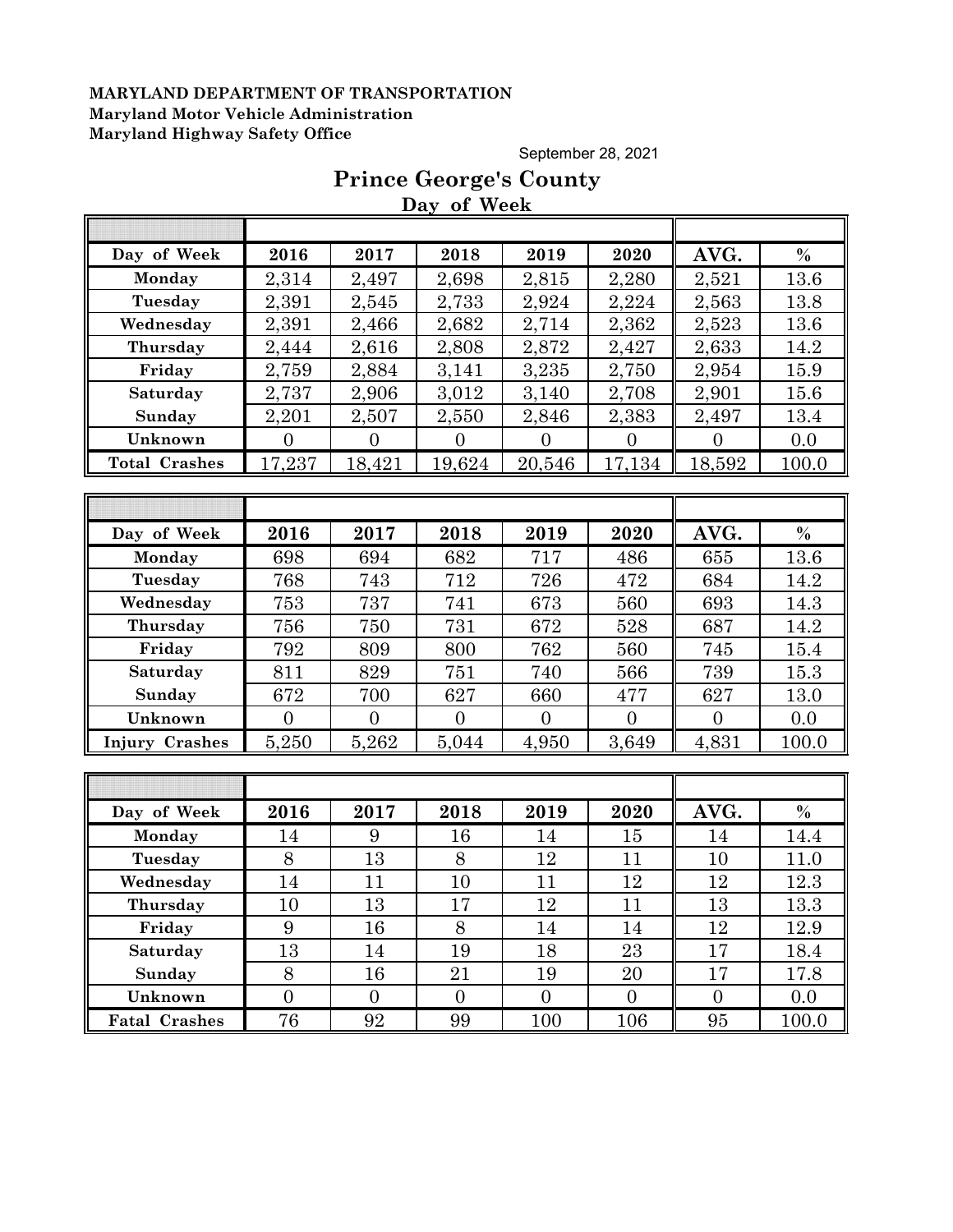### **Prince George's County**

|                                  |                           |                           | Time of Day               |                           |                           |                           |               |
|----------------------------------|---------------------------|---------------------------|---------------------------|---------------------------|---------------------------|---------------------------|---------------|
| Time of Day                      | 2016                      | 2017                      | 2018                      | 2019                      | 2020                      | AVG.                      | $\frac{0}{0}$ |
| 12:00 Midnight                   | 417                       | 479                       | 484                       | 502                       | 488                       | 474                       | $2.5\,$       |
| 1:00                             | 368                       | 421                       | 445                       | 481                       | 456                       | 434                       | 2.3           |
| 2:00                             | 368                       | 370                       | 404                       | 461                       | 353                       | 391                       | 2.1           |
| 3:00                             | 350                       | 364                       | 444                       | 435                       | 288                       | 376                       | 2.0           |
| 4:00                             | 268                       | 318                       | 306                       | 336                       | 253                       | 296                       | 1.6           |
| 5:00                             | 355                       | 333                       | 422                       | 427                       | 334                       | 374                       | 2.0           |
| 6:00                             | 505                       | 592                       | 665                       | 670                       | 486                       | 584                       | 3.1           |
| 7:00                             | 783                       | 821                       | 969                       | 917                       | 526                       | 803                       | 4.3           |
| 8:00                             | 858                       | 922                       | 966                       | 998                       | 601                       | 869                       | 4.7           |
| 9:00                             | 718                       | 760                       | 854                       | 871                       | 575                       | 756                       | 4.1           |
| 10:00                            | 714                       | 687                       | 782                       | 818                       | 692                       | 739                       | 4.0           |
| 11:00                            | 728                       | 779                       | 906                       | 922                       | 768                       | 821                       | 4.4           |
| 12:00 Noon                       | 815                       | 898                       | 893                       | 953                       | 884                       | 889                       | 4.8           |
| 1:00                             | 856                       | 966                       | 951                       | 1,019                     | 853                       | 929                       | 5.0           |
| 2:00                             | 984                       | 1,053                     | 1,177                     | 1,217                     | 1,016                     | 1,089                     | 5.9           |
| 3:00                             | 1,145                     | 1,186                     | 1,209                     | 1,294                     | 1,097                     | 1,186                     | 6.4           |
| 4:00                             | 1,144                     | 1,240                     | 1,242                     | 1,265                     | 1,132                     | 1,205                     | 6.5           |
| 5:00                             | 1,214                     | 1,269                     | 1,399                     | 1,430                     | 1,216                     | 1,306                     | 7.0           |
| 6:00                             | 1,136                     | 1,226                     | 1,213                     | 1,261                     | 1,166                     | 1,200                     | 6.5           |
| 7:00                             | 893                       | 1,009                     | 1,078                     | 1,127                     | 951                       | 1,012                     | 5.4           |
| 8:00                             | 793                       | 753                       | 790                       | 922                       | 885                       | 829                       | 4.5           |
| 9:00                             | 669                       | 725                       | 804                       | 873                       | 820                       | 778                       | 4.2           |
| 10:00                            | 562                       | 656                       | 629                       | 681                       | 711                       | 648                       | 3.5           |
| 11:00                            | 594                       | 594                       | 592                       | 666                       | 583                       | 606                       | 3.3           |
| Unknown                          | $\mathbf{0}$              | $\mathbf{0}$              | $\mathbf{0}$              | $\mathbf{0}$              | $\mathbf{0}$              | $\mathbf{0}$              | 0.0           |
| <b>Total Crashes</b>             | 17,237                    | 18,421                    | 19,624                    | 20,546                    | 17,134                    | 18,592                    | 100.0         |
|                                  |                           |                           |                           |                           |                           |                           |               |
|                                  |                           |                           |                           |                           |                           |                           |               |
| Time of Day                      | 2016                      | 2017                      | 2018                      | 2019                      | 2020                      | AVG.                      | $\frac{0}{0}$ |
| 12:00 Midnight                   | 117                       | 113                       | 99                        | 101                       | 74                        | 101                       | 2.1           |
| 1:00                             | 93                        | 93                        | 93                        | 93                        | 88                        | 92                        | 1.9           |
| 2:00                             | 82                        | 91                        | 84                        | 79                        | 56                        | 78                        | 1.6           |
| 3:00                             | 81                        | 93                        | 81                        | 80                        | 49                        | 77                        | 1.6           |
| 4:00                             | 63                        | 72                        | 83                        | 68                        | 36                        | 64                        | $1.3\,$       |
| 5:00                             | 105                       | 72                        | 118                       | 90                        | 75                        | 92                        | 1.9           |
| 6:00                             | 151                       | 184                       | 203                       | 171                       | 111                       | 164                       | 3.4           |
| 7:00                             | 228                       | 244                       | 233                       | 227                       | 124                       | 211                       | 4.4           |
| 8:00                             | 268                       | 270                       | 248                       | 262                       | 131                       | 236                       | 4.9           |
| 9:00                             | 212                       | 215                       | 208                       | 206                       | 109                       | 190                       | 3.9           |
| 10:00                            | 199                       | 190                       | 213                       | 209                       | 133                       | 189                       | 3.9           |
| 11:00                            | 252                       | 237                       | 229                       | 233                       | 169                       | 224                       | 4.6           |
| 12:00 Noon                       | 255                       | 269                       | 243                       | 233                       | 190                       | 238                       | 4.9           |
| 1:00                             | 269                       | 275                       | 256                       | 250                       | 185                       | 247                       | 5.1           |
| 2:00                             | 307                       | 314                       | 330                       | 325                       | 216                       | 298                       | 6.2           |
| 3:00                             | 355                       | 373                       | 354                       | 333                       | 250                       | 333                       | 6.9           |
| 4:00                             | 376                       | 362<br>374                | 312                       | 325                       | 268                       | 329                       | 6.8           |
| 5:00                             | 382                       | 379                       | 331                       | 339<br>322                | 269                       | 339<br>323                | 7.0<br>6.7    |
| 6:00                             | 333<br>308                | 276                       | 331<br>284                | 255                       | 248<br>220                | 269                       | 5.6           |
| 7:00                             |                           |                           |                           |                           | 208                       |                           |               |
| 8:00                             | 267<br>229                | 224<br>204                | 206<br>207                | 223<br>210                |                           | 226<br>206                | 4.7<br>4.3    |
| 9:00                             |                           | 178                       | 167                       | 170                       | 178                       |                           |               |
| 10:00                            | 147                       |                           |                           |                           | 134                       | 159                       | 3.3           |
|                                  |                           |                           |                           |                           |                           |                           |               |
| 11:00                            | 171                       | 160                       | 131                       | 146                       | 128                       | 147                       | 3.0           |
| Unknown<br><b>Injury Crashes</b> | $\boldsymbol{0}$<br>5,250 | $\boldsymbol{0}$<br>5,262 | $\boldsymbol{0}$<br>5,044 | $\boldsymbol{0}$<br>4,950 | $\boldsymbol{0}$<br>3,649 | $\boldsymbol{0}$<br>4,831 | 0.0<br>100.0  |

| Time of Day          | 2016           | 2017           | 2018           | 2019           | 2020           | AVG.           | $\frac{0}{0}$ |
|----------------------|----------------|----------------|----------------|----------------|----------------|----------------|---------------|
| 12:00 Midnight       | 3              | 5              | $\overline{4}$ | 6              | 6              | 5              | 5.1           |
| 1:00                 | 8              | $\mathbf{1}$   | 5              | 3              | 3              | $\overline{4}$ | 4.2           |
| 2:00                 | $\overline{2}$ | 3              | $\overline{4}$ | $\overline{4}$ | $\bf 5$        | $\overline{4}$ | 3.8           |
| 3:00                 | $\overline{2}$ | 6              | 6              | 8              | 3              | 5              | 5.3           |
| 4:00                 | $\overline{2}$ | 1              | $\overline{4}$ | $\overline{4}$ | 3              | 3              | 3.0           |
| 5:00                 | 3              | $\mathbf{0}$   | $\overline{4}$ | 3              | 3              | 3              | 2.7           |
| 6:00                 | $\overline{2}$ | 6              | $\mathbf{1}$   | 5              | $\overline{2}$ | 3              | 3.4           |
| 7:00                 | 3              | $\overline{2}$ | 3              | $\overline{2}$ | $\overline{2}$ | $\overline{2}$ | 2.5           |
| 8:00                 | 3              | 3              | $\mathbf{1}$   | $\overline{4}$ | $\mathbf{1}$   | $\overline{2}$ | 2.5           |
| 9:00                 | $\mathbf{0}$   | 3              | $\overline{4}$ | $\mathbf{1}$   | $\overline{2}$ | $\overline{2}$ | 2.1           |
| 10:00                | $\mathbf{1}$   | $\mathbf{1}$   | $\overline{4}$ | $\mathbf{1}$   | $\overline{0}$ | $\mathbf{1}$   | 1.5           |
| 11:00                | $\Omega$       | 1              | 3              | 1              | 5              | $\overline{2}$ | 2.1           |
| 12:00 Noon           | 3              | $\mathbf{0}$   | 5              | $\Omega$       | 3              | $\overline{2}$ | 2.3           |
| 1:00                 | $\overline{2}$ | 6              | 3              | 3              | 3              | 3              | 3.6           |
| 2:00                 | $\overline{4}$ | $\overline{2}$ | 5              | $\mathbf{1}$   | $\overline{2}$ | 3              | 3.0           |
| 3:00                 | 5              | $\overline{2}$ | $\overline{4}$ | $\mathbf{1}$   | $\overline{2}$ | 3              | 3.0           |
| 4:00                 | $\overline{2}$ | $\overline{2}$ | $\,2\,$        | $\overline{4}$ | 5              | 3              | 3.2           |
| 5:00                 | 3              | 3              | 5              | $\overline{4}$ | $\overline{2}$ | 3              | 3.6           |
| 6:00                 | $\mathbf{1}$   | 3              | $\overline{4}$ | 5              | $\overline{2}$ | 3              | 3.2           |
| 7:00                 | 3              | 12             | 6              | $\overline{4}$ | 8              | $\overline{7}$ | 7.0           |
| 8:00                 | 9              | 9              | 3              | $\overline{7}$ | 11             | 8              | 8.2           |
| 9:00                 | $\overline{4}$ | 8              | 6              | 8              | 14             | 8              | 8.5           |
| 10:00                | 7              | 6              | 8              | 6              | 12             | 8              | 8.2           |
| 11:00                | $\overline{4}$ | 7              | 5              | 15             | 7              | 8              | 8.0           |
| Unknown              | $\mathbf{0}$   | $\mathbf{0}$   | $\mathbf{0}$   | $\mathbf{0}$   | $\Omega$       | $\mathbf{0}$   | 0.0           |
| <b>Fatal Crashes</b> | 76             | 92             | 99             | 100            | 106            | 95             | 100.0         |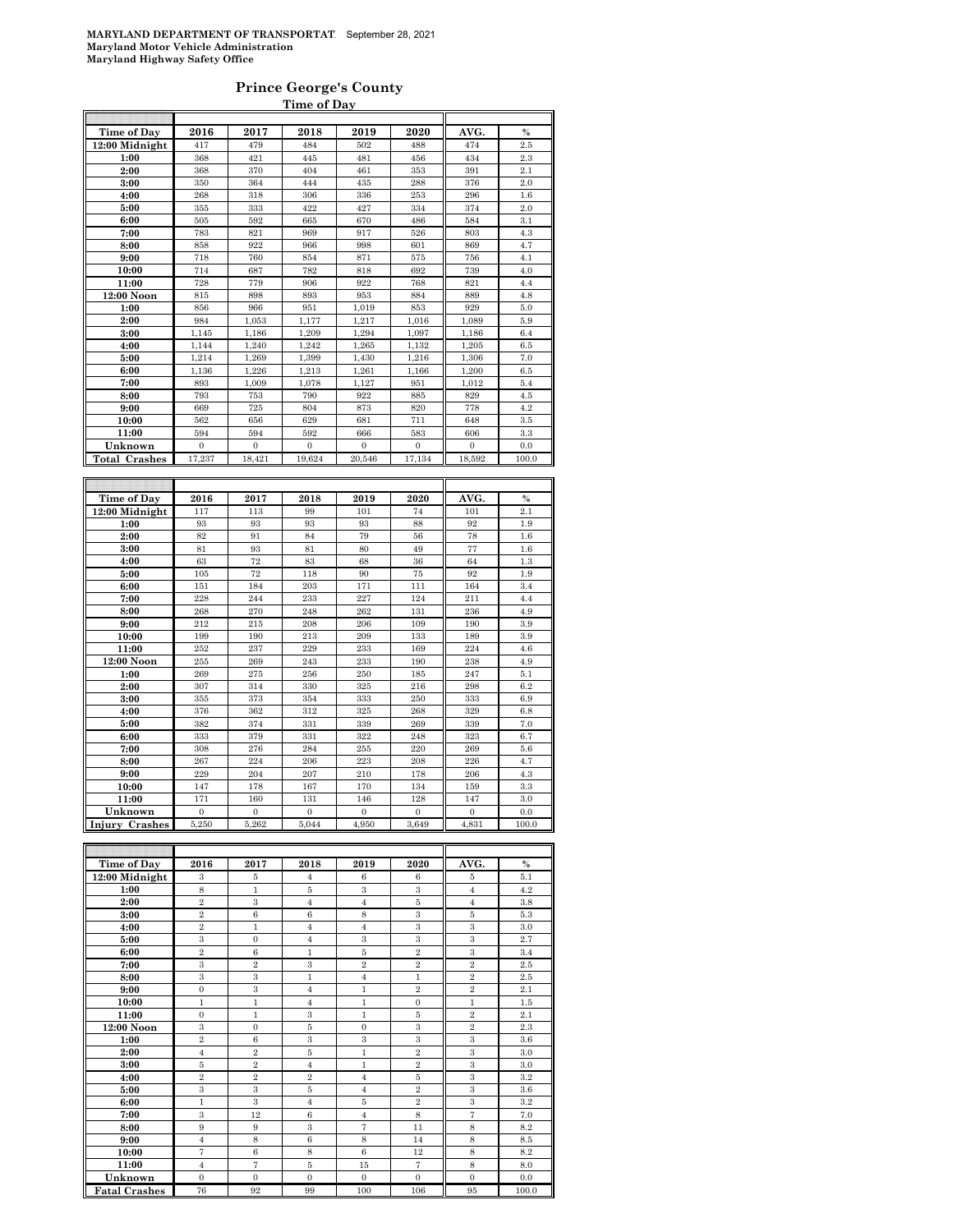### **Prince George's County Driver Age**

| Driver Age           | 2016   | 2017   | 2018   | 2019   | 2020   | AVG.   | $\frac{0}{0}$ |
|----------------------|--------|--------|--------|--------|--------|--------|---------------|
| 15 and Under         | 34     | 27     | 32     | 27     | 33     | 31     | 0.1           |
| 16                   | 78     | 59     | 66     | 56     | 52     | 62     | 0.2           |
| 17                   | 247    | 276    | 265    | 258    | 200    | 249    | 0.7           |
| 18                   | 362    | 410    | 415    | 383    | 328    | 380    | 1.0           |
| 19                   | 501    | 497    | 528    | 570    | 478    | 515    | 1.4           |
| 20                   | 600    | 665    | 585    | 652    | 590    | 618    | 1.7           |
| $21 - 24$            | 3,076  | 3,271  | 3,196  | 3,163  | 2,817  | 3,105  | 8.5           |
| $25 -$<br>29         | 4,239  | 4,413  | 4,511  | 4,519  | 3.837  | 4,304  | 11.9          |
| 34<br>$30 -$         | 3,453  | 3,805  | 3,938  | 4,112  | 3,378  | 3,737  | 10.3          |
| $35 - 39$            | 2,916  | 3,253  | 3,363  | 3,488  | 2,749  | 3,154  | 8.7           |
| $40 - 44$            | 2,556  | 2,532  | 2,827  | 2,857  | 2,293  | 2,613  | 7.2           |
| $45 - 49$            | 2,506  | 2,568  | 2,571  | 2,622  | 2,010  | 2,455  | 6.8           |
| $50 - 54$            | 2,302  | 2,378  | 2,458  | 2,479  | 1,855  | 2,294  | 6.3           |
| 55 -<br>59           | 1,875  | 2,064  | 2,152  | 2,226  | 1,633  | 1,990  | 5.5           |
| $60 - 64$            | 1,296  | 1,451  | 1,539  | 1,659  | 1,210  | 1,431  | 3.9           |
| $65 - 69$            | 936    | 970    | 1,018  | 1,052  | 794    | 954    | 2.6           |
| $70 - 79$            | 797    | 893    | 966    | 1,136  | 769    | 912    | 2.5           |
| $80 +$               | 315    | 280    | 324    | 329    | 225    | 295    | 0.8           |
| Unknown              | 5,585  | 6,317  | 7,573  | 8,846  | 7,748  | 7,214  | 19.9          |
| <b>Total Drivers</b> | 33,674 | 36,129 | 38,327 | 40,434 | 32,999 | 36,313 | 100.0         |
|                      |        |        |        |        |        |        |               |

| Driver Age             | 2016  | 2017  | 2018  | 2019  | 2020  | AVG.  | $\%$  |
|------------------------|-------|-------|-------|-------|-------|-------|-------|
| 15 and Under           | 6     | 5     | 3     | 6     | 3     | 5     | 0.1   |
| 16                     | 9     | 7     | 9     | 9     | 8     | 8     | 0.2   |
| 17                     | 41    | 35    | 28    | 27    | 30    | 32    | 0.7   |
| 18                     | 67    | 55    | 60    | 46    | 40    | 54    | 1.2   |
| 19                     | 78    | 71    | 81    | 75    | 54    | 72    | 1.5   |
| 20                     | 99    | 111   | 76    | 99    | 73    | 92    | 2.0   |
| $21 - 24$              | 568   | 540   | 486   | 455   | 360   | 482   | 10.4  |
| $25 -$<br>29           | 766   | 671   | 694   | 674   | 534   | 668   | 14.4  |
| 34<br>$30 -$           | 573   | 631   | 601   | 613   | 437   | 571   | 12.3  |
| 35 -<br>39             | 493   | 519   | 511   | 537   | 363   | 485   | 10.4  |
| $40 -$<br>44           | 466   | 429   | 435   | 391   | 315   | 407   | 8.8   |
| $45 -$<br>49           | 453   | 430   | 392   | 391   | 241   | 381   | 8.2   |
| 54<br>$50 -$           | 420   | 446   | 397   | 356   | 254   | 375   | 8.1   |
| 55 -<br>59             | 331   | 395   | 367   | 341   | 254   | 338   | 7.3   |
| 64<br>$60 -$           | 255   | 304   | 233   | 260   | 175   | 245   | 5.3   |
| 65 -<br>69             | 187   | 171   | 170   | 169   | 127   | 165   | 3.5   |
| 79<br>$70 -$           | 170   | 187   | 181   | 195   | 125   | 172   | 3.7   |
| $80 +$                 | 67    | 59    | 53    | 50    | 28    | 51    | 1.1   |
| Unknown                | 37    | 65    | 62    | 44    | 46    | 51    | 1.1   |
| <b>Injured Drivers</b> | 5,086 | 5,131 | 4,839 | 4,738 | 3,467 | 4,652 | 100.0 |

| Driver Age               | 2016           | 2017           | 2018           | 2019           | 2020           | AVG.           | $\%$  |
|--------------------------|----------------|----------------|----------------|----------------|----------------|----------------|-------|
| 15 and Under             | $\Omega$       | $\Omega$       | $\Omega$       | $\Omega$       | $\Omega$       | $\overline{0}$ | 0.0   |
| 16                       | $\overline{0}$ | $\overline{0}$ | $\Omega$       | $\Omega$       | $\overline{0}$ | $\overline{0}$ | 0.0   |
| 17                       | $\overline{0}$ | $\overline{1}$ | $\overline{0}$ | 1              | $\overline{0}$ | $\overline{0}$ | 0.7   |
| 18                       | 1              | $\overline{0}$ | $\mathbf{1}$   | $\overline{0}$ | 1              | 1              | 1.1   |
| 19                       | $\overline{0}$ | $\overline{0}$ | $\theta$       | 1              | $\overline{0}$ | $\overline{0}$ | 0.4   |
| 20                       | $\overline{0}$ | $\overline{0}$ | $\overline{2}$ | $\Omega$       | 4              | 1              | 2.1   |
| $21 - 24$                | 7              | 8              | 9              | 11             | 7              | 8              | 14.8  |
| $25 - 29$                | 7              | 6              | $\overline{7}$ | $\overline{4}$ | 7              | 6              | 11.0  |
| $30 - 34$                | $\,6$          | $\bf 5$        | 6              | 5              | 8              | $\,6$          | 10.6  |
| $35 - 39$                | $\overline{4}$ | 6              | 5              | 8              | 11             | $\overline{7}$ | 12.0  |
| $40 - 44$                | 3              | $\overline{4}$ | 7              | 3              | 7              | 5              | 8.5   |
| $45 - 49$                | 1              | $\overline{4}$ | 3              | $\overline{2}$ | 4              | 3              | 4.9   |
| $50 - 54$                | 3              | 3              | 6              | 3              | $\overline{2}$ | 3              | 6.0   |
| $55 - 59$                | 3              | 5              | 5              | 5              | $\overline{4}$ | $\overline{4}$ | 7.8   |
| $60 - 64$                | $\overline{4}$ | 3              | 3              | 1              | $\overline{2}$ | 3              | 4.6   |
| $65 - 69$                | $\overline{0}$ | $\overline{2}$ | $\mathbf{2}$   | 3              | $\mathbf{1}$   | $\overline{2}$ | 2.8   |
| $70 - 79$                | 1              | $\overline{2}$ | $\Omega$       | 1              | 5              | $\overline{2}$ | 3.2   |
| $80 +$                   | 1              | $\overline{2}$ | 3              | 1              | $\mathbf{0}$   | 1              | 2.5   |
| Unknown                  | $\overline{4}$ | 8              | $\Omega$       | 7              | $\mathbf{1}$   | $\overline{4}$ | 7.1   |
| <b>Driver Fatalities</b> | 45             | 59             | 59             | 56             | 64             | 57             | 100.0 |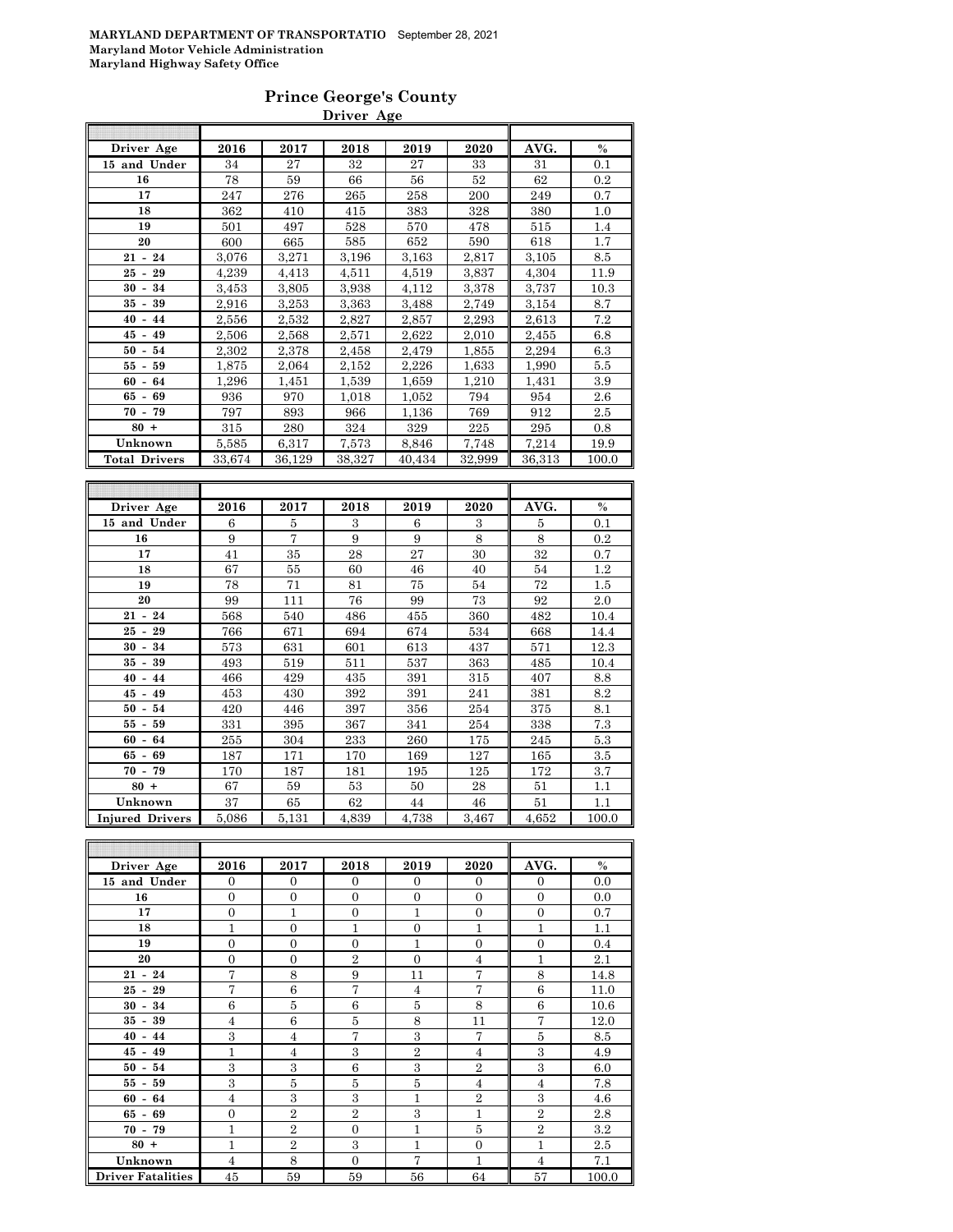| Driver Gender        | 2016   | 2017   | 2018   | 2019   | 2020   | AVG.   | $\frac{0}{0}$ |
|----------------------|--------|--------|--------|--------|--------|--------|---------------|
| Male                 | 17,245 | 18,061 | 18,475 | 19,188 | 15,997 | 17,793 | 49.0          |
| Female               | 10,662 | 11,594 | 12,146 | 12,253 | 9,248  | 11,181 | 30.8          |
| Unknown              | 5,767  | 6,474  | 7,706  | 8,993  | 7,754  | 7,339  | 20.2          |
| <b>Total Drivers</b> | 33,674 | 36,129 | 38,327 | 40,434 | 32,999 | 36,313 | 100.0         |

# **Prince George's County Driver Gender**

| Driver Gender          | 2016  | 2017  | 2018  | 2019  | 2020  | AVG.  | $\%$  |
|------------------------|-------|-------|-------|-------|-------|-------|-------|
| Male                   | 2,603 | 2,523 | 2,406 | 2,398 | 1,858 | 2,358 | 50.7  |
| Female                 | 2,407 | 2,510 | 2,339 | 2,258 | 1,553 | 2,213 | 47.6  |
| Unknown                | 76    | 98    | 94    | 82    | 56    | 81    |       |
| <b>Driver Injuries</b> | 5,086 | 5,131 | 4,839 | 4,738 | 3,467 | 4,652 | 100.0 |

| Driver Gender            | 2016   | 2017   | 2018 | 2019 | 2020   | AVG. | $\frac{0}{0}$ |
|--------------------------|--------|--------|------|------|--------|------|---------------|
| Male                     | 33     | 49     | 48   | 37   | 54     | 44   | 78.1          |
| Female                   | $10\,$ | $10\,$ |      | 16   | $10\,$ |      | 20.1          |
| Unknown                  | ↵      |        |      |      |        |      | 1.8           |
| <b>Driver Fatalities</b> | 45     | 59     | 59   | 56   | 64     | 57   | 100.0         |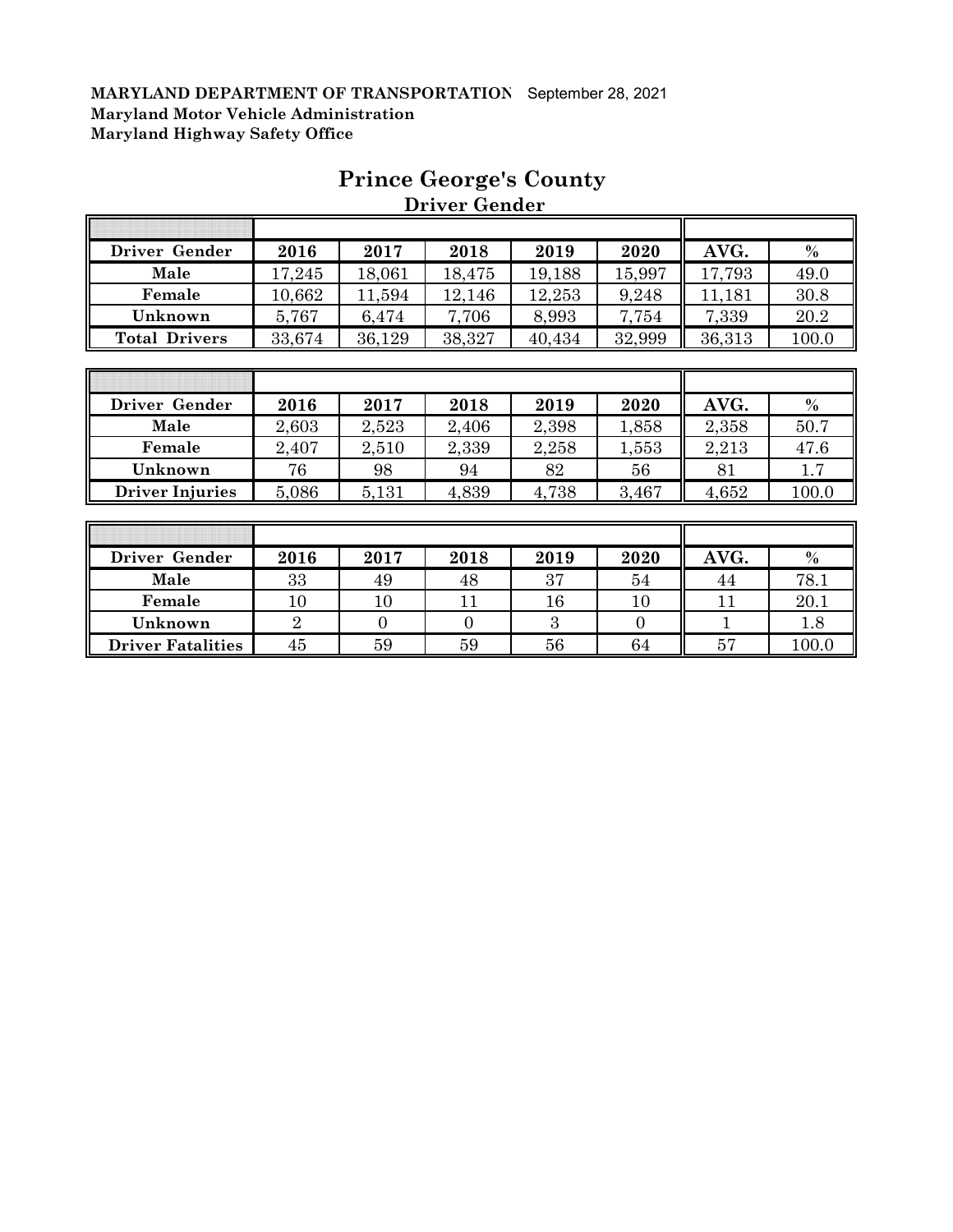### **Prince George's County Driver Safety Equipment Use**

| <b>Safety Equipment</b>  | 2016             | 2017             | 2018             | 2019             | 2020             | AVG.             | $\frac{0}{0}$ |
|--------------------------|------------------|------------------|------------------|------------------|------------------|------------------|---------------|
| Not Applicable           | 1,180            | 1,662            | 2,387            | 2.490            | 2.356            | 2,015            | 5.5           |
| None                     | 535              | 622              | 644              | 733              | 639              | 635              | 1.7           |
|                          |                  |                  |                  |                  |                  |                  |               |
| Lap belt only            | 78               | 137              | 196              | 215              | 283              | 182              | 0.5           |
| Shoulder belt only       | 189              | 199              | 185              | 183              | 196              | 190              | 0.5           |
| Shoulder/Lap belt(s)     | 24,912           | 25,900           | 26,502           | 27.248           | 21.442           | 25,201           | 69.4          |
| Child/Youth restraint    | 0                | $\boldsymbol{0}$ | 0                | $\boldsymbol{0}$ | 0                | 0                | 0.0           |
| Child restraint forward  | $\overline{2}$   | $\overline{2}$   | 3                | 1                | $\overline{2}$   | $\overline{2}$   | 0.0           |
| Child restraint rear     | 1                | 1                | $\mathbf{1}$     | $\overline{0}$   | $\mathbf{1}$     | 1                | 0.0           |
|                          |                  |                  |                  |                  |                  |                  |               |
| <b>Booster</b> seat      | $\mathbf{0}$     | $\overline{2}$   | $\overline{0}$   | $\overline{0}$   | $\overline{0}$   | $\overline{0}$   | 0.0           |
| Child restraint unknow   | 5                | $\boldsymbol{0}$ | $\overline{2}$   | $\mathbf{1}$     | $\overline{4}$   | $\overline{2}$   | 0.0           |
| Mc/Bike helmet           | 112              | 100              | 81               | 76               | 101              | 94               | 0.3           |
| Mc/bike shield only      | 3                | $\mathbf{1}$     | $\mathbf{1}$     | $\mathbf{1}$     | $\overline{0}$   | 1                | 0.0           |
| Mc/bike helmet & shield  | 50               | 58               | 48               | 49               | 39               | 49               | 0.1           |
|                          |                  |                  |                  |                  |                  |                  |               |
| Protective pads          | $\overline{2}$   | 1                | 1                | 3                | $\overline{0}$   | 1                | 0.0           |
| Reflective clothing      | $\boldsymbol{0}$ | $\overline{4}$   | 3                | $\overline{4}$   | $\overline{4}$   | 3                | 0.0           |
| Lighting                 | 1                | $\overline{2}$   | 1                | $\mathbf{1}$     | 1                | 1                | 0.0           |
| Air bag only             | $\mathbf{0}$     | $\overline{0}$   | $\overline{0}$   | $\overline{0}$   | $\overline{0}$   | $\overline{0}$   | 0.0           |
| Air bag and belts        | $\mathbf{0}$     | $\theta$         | $\theta$         | $\overline{0}$   | $\overline{0}$   | $\overline{0}$   | 0.0           |
| Other                    | 42               | $\overline{27}$  | 23               | 24               | 26               | 28               | 0.1           |
|                          |                  |                  |                  |                  |                  |                  |               |
| Unknown                  | 6,562            | 7,411            | 8,249            | 9,405            | 7,905            | 7,906            | 21.8          |
| <b>Total Drivers</b>     | 33,674           | 36,129           | 38,327           | 40,434           | 32.999           | 36,313           | 100.0         |
|                          |                  |                  |                  |                  |                  |                  |               |
|                          |                  |                  |                  |                  |                  |                  |               |
|                          | 2016             | 2017             | 2018             | 2019             | 2020             | AVG.             | $\%$          |
| <b>Safety Equipment</b>  |                  |                  |                  |                  |                  |                  |               |
| <b>Not Applicable</b>    | 93               | 153              | 167              | 167              | 156              | 147              | 3.2           |
| None                     | 166              | 170              | 164              | 205              | 172              | 175              | 3.8           |
| Lap belt only            | 8                | 18               | 32               | 28               | 17               | 21               | 0.4           |
| Shoulder belt only       | 18               | 31               | 33               | 34               | 23               | 28               | 0.6           |
| Shoulder/Lap belt(s)     | 4.410            | 4,319            | 4,039            | 3,939            | 2,800            | 3,901            | 83.9          |
|                          |                  |                  |                  |                  |                  |                  |               |
| Child/Youth restraint    | $\mathbf{0}$     | $\overline{0}$   | $\overline{0}$   | $\overline{0}$   | $\mathbf{0}$     | $\overline{0}$   | 0.0           |
| Child restraint forward  | $\mathbf{1}$     | $\boldsymbol{0}$ | $\overline{2}$   | $\mathbf{1}$     | $\boldsymbol{0}$ | $\mathbf 1$      | 0.0           |
| Child restraint rear     | $\boldsymbol{0}$ | 1                | 0                | $\boldsymbol{0}$ | 1                | $\boldsymbol{0}$ | 0.0           |
| <b>Booster</b> seat      | $\mathbf{0}$     | 1                | $\overline{0}$   | $\overline{0}$   | $\overline{0}$   | $\overline{0}$   | 0.0           |
| Child restraint unknow   | $\mathbf{1}$     | $\boldsymbol{0}$ | $\overline{0}$   | $\overline{0}$   | $\boldsymbol{0}$ | $\boldsymbol{0}$ | 0.0           |
|                          |                  |                  |                  |                  |                  |                  |               |
| Mc/Bike helmet           | 83               | 57               | 58               | 47               | 58               | 61               | 1.3           |
| Mc/bike shield only      | $\overline{2}$   | $\mathbf{1}$     | $\boldsymbol{0}$ | $\overline{0}$   | $\boldsymbol{0}$ | 1                | 0.0           |
| Mc/bike helmet & shield  | 28               | 45               | 41               | 30               | 27               | 34               | 0.7           |
| Protective pads          | $\mathbf{1}$     | $\overline{0}$   | $\overline{0}$   | $\overline{0}$   | $\mathbf{0}$     | $\overline{0}$   | 0.0           |
| Reflective clothing      | $\overline{0}$   | $\overline{0}$   | $\overline{0}$   | $\mathbf{1}$     | $\overline{0}$   | $\overline{0}$   | 0.0           |
|                          | $\overline{0}$   |                  | $\overline{0}$   | $\mathbf{1}$     |                  |                  | 0.0           |
| Lighting                 |                  | $\boldsymbol{0}$ |                  |                  | $\boldsymbol{0}$ | $\boldsymbol{0}$ |               |
| Air bag only             | $\boldsymbol{0}$ | $\boldsymbol{0}$ | $\boldsymbol{0}$ | $\boldsymbol{0}$ | $\boldsymbol{0}$ | $\boldsymbol{0}$ | 0.0           |
| Air bag and belts        | $\overline{0}$   | $\overline{0}$   | $\overline{0}$   | $\overline{0}$   | $\overline{0}$   | $\overline{0}$   | 0.0           |
| Other                    | $\,3$            | $\overline{2}$   | 3                | $\overline{2}$   | 1                | $\overline{2}$   | 0.0           |
| Unknown                  | 272              | 333              | 300              | 283              | 212              | 280              | 6.0           |
|                          |                  |                  |                  |                  |                  |                  |               |
| <b>Driver Injuries</b>   | 5.086            | 5.131            | 4,839            | 4.738            | 3,467            | 4.652            | 100.0         |
|                          |                  |                  |                  |                  |                  |                  |               |
|                          |                  |                  |                  |                  |                  |                  |               |
| <b>Safety Equipment</b>  | 2016             | 2017             | 2018             | 2019             | 2020             | AVG.             | $\%$          |
| Not Applicable           | 2                | $\overline{2}$   | 1                | 1                | 0                | 1                | 2.1           |
|                          |                  |                  |                  |                  |                  |                  |               |
| None                     | 18               | 14               | 10               | 16               | 24               | 16               | 29.0          |
| Lap belt only            | $\mathbf{0}$     | $\overline{0}$   | $\overline{0}$   | $\overline{0}$   | $\overline{0}$   | $\overline{0}$   | 0.0           |
| Shoulder belt only       | $\boldsymbol{0}$ | $\boldsymbol{0}$ | $\boldsymbol{0}$ | $\boldsymbol{0}$ | $\boldsymbol{0}$ | $\boldsymbol{0}$ | 0.0           |
| Shoulder/Lap belt(s)     | 8                | 18               | 28               | 9                | 11               | 15               | 26.1          |
| Child/Youth restraint    | $\mathbf{0}$     | $\boldsymbol{0}$ | $\boldsymbol{0}$ | $\boldsymbol{0}$ | $\boldsymbol{0}$ | $\boldsymbol{0}$ | 0.0           |
|                          |                  |                  |                  |                  |                  |                  |               |
| Child restraint forward  | $\boldsymbol{0}$ | $\boldsymbol{0}$ | $\boldsymbol{0}$ | $\boldsymbol{0}$ | $\boldsymbol{0}$ | $\boldsymbol{0}$ | 0.0           |
| Child restraint rear     | $\boldsymbol{0}$ | $\boldsymbol{0}$ | $\boldsymbol{0}$ | $\boldsymbol{0}$ | $\boldsymbol{0}$ | $\boldsymbol{0}$ | 0.0           |
| <b>Booster seat</b>      | $\boldsymbol{0}$ | $\boldsymbol{0}$ | $\mathbf{0}$     | $\boldsymbol{0}$ | $\boldsymbol{0}$ | $\boldsymbol{0}$ | 0.0           |
| Child restraint unk.     | $\mathbf{0}$     | $\overline{0}$   | $\overline{0}$   | $\overline{0}$   | $\overline{0}$   | $\overline{0}$   | 0.0           |
| Mc/Bike helmet           | $\overline{3}$   | 10               | 7                | 6                | 10               | 7                | 12.7          |
|                          | $\boldsymbol{0}$ | $\boldsymbol{0}$ | 1                | $\overline{0}$   | $\boldsymbol{0}$ | $\overline{0}$   | 0.4           |
| Mc/bike shield only      |                  |                  |                  |                  |                  |                  |               |
| Mc/bike helmet & shield  | $\overline{5}$   | $\overline{3}$   | $\overline{2}$   | $\overline{4}$   | $\mathbf{1}$     | $\overline{3}$   | $5.3\,$       |
| Protective pads          | $\boldsymbol{0}$ | $\boldsymbol{0}$ | $\boldsymbol{0}$ | $\boldsymbol{0}$ | $\mathbf{0}$     | $\boldsymbol{0}$ | 0.0           |
| Reflective clothing      | $\overline{0}$   | $\overline{0}$   | $\overline{0}$   | $\overline{0}$   | $\overline{0}$   | $\overline{0}$   | 0.0           |
| Lighting                 | $\boldsymbol{0}$ | $\boldsymbol{0}$ | $\mathbf{0}$     | 0                | $\mathbf{0}$     | 0                | 0.0           |
| Air bag only             | $\boldsymbol{0}$ | $\overline{0}$   | $\overline{0}$   | $\overline{0}$   | $\boldsymbol{0}$ | $\overline{0}$   | 0.0           |
|                          |                  |                  |                  |                  |                  |                  |               |
| Air bag and belts        | $\boldsymbol{0}$ | $\boldsymbol{0}$ | $\mathbf{0}$     | $\boldsymbol{0}$ | $\boldsymbol{0}$ | $\boldsymbol{0}$ | 0.0           |
| Other                    |                  |                  |                  |                  |                  |                  | 0.0           |
|                          | $\mathbf{0}$     | $\mathbf{0}$     | $\overline{0}$   | $\mathbf{0}$     | $\overline{0}$   | $\overline{0}$   |               |
| Unknown                  | $\boldsymbol{9}$ | 12               | 10               | 20               | 18               | 14               | 24.4          |
| <b>Driver Fatalities</b> | 45               | 59               | 59               | 56               | 64               | 57               | 100.0         |

**Note: None & Air Bag are counted as no safety equipment in use.**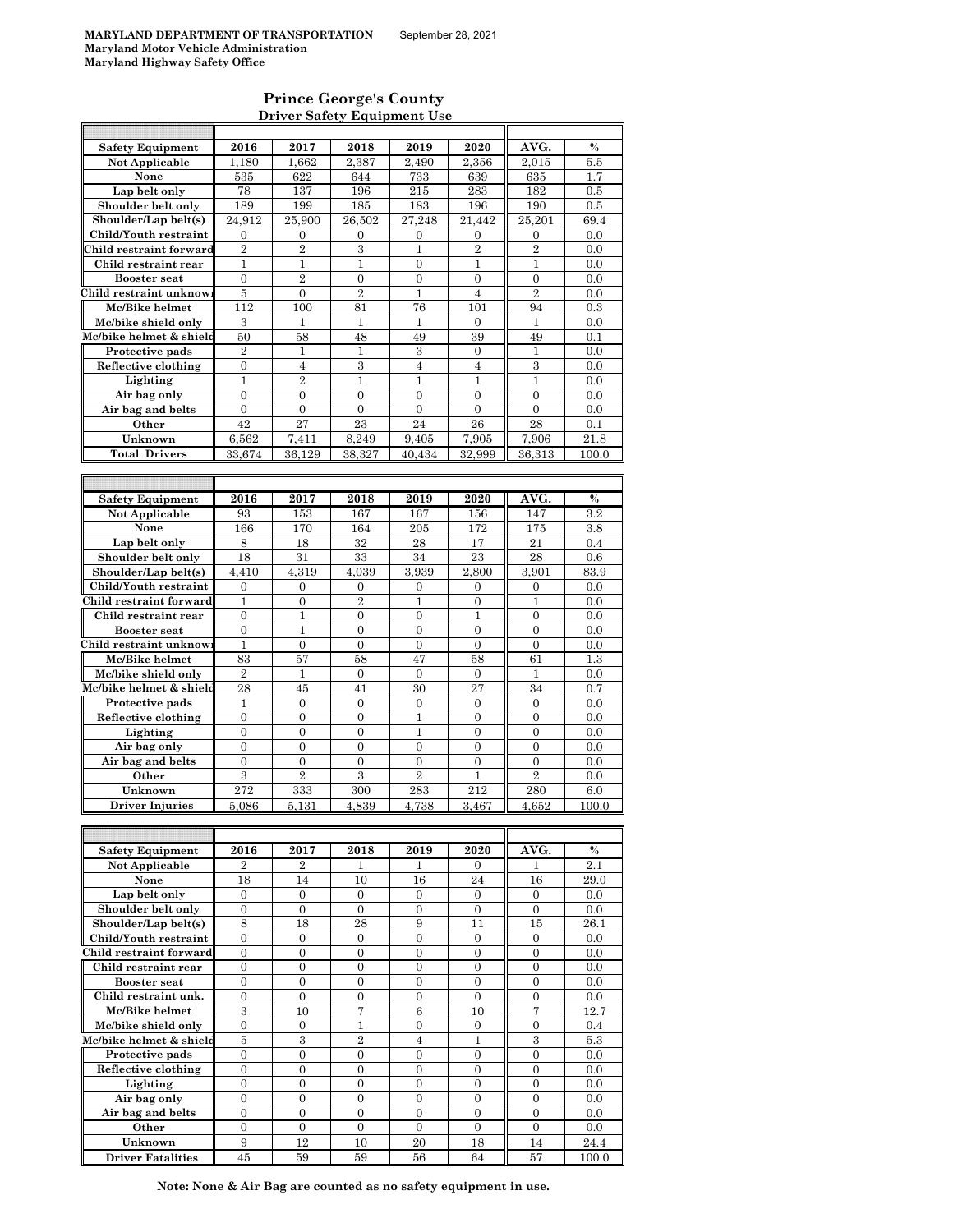#### **Prince George's County Passenger Age**

|                           |                                | Passenger Age                        |                                    |                                    |                                      |                       |               |
|---------------------------|--------------------------------|--------------------------------------|------------------------------------|------------------------------------|--------------------------------------|-----------------------|---------------|
| Passenger Age             | 2016                           | 2017                                 | 2018                               | 2019                               | 2020                                 | AVG.                  | $\%$          |
| Under 5                   | 1,025                          | 1,081                                | 1,225                              | 1,137                              | 780                                  | 1,050                 | 10.0          |
| $5-9$                     | 1,280                          | 1,341                                | 1,403                              | 1,370                              | 667                                  | 1,212                 | 11.5          |
| $10 - 11$                 | 480                            | 546                                  | 605                                | 571                                | 265                                  | 493                   | 4.7           |
| $12 - 13$                 | 523                            | 544                                  | 653                                | 768                                | 259                                  | 549                   | 5.2           |
| $14 - 15$                 | 542                            | 520                                  | 661                                | 555                                | 301                                  | 516                   | 4.9           |
| $16 - 17$                 | 626                            | 661                                  | 743                                | 586                                | 386                                  | 600                   | 5.7           |
| $18 - 19$                 | 548                            | 516                                  | 630                                | 632                                | 445                                  | 554                   | 5.3           |
| $20 - 24$                 | 1,111                          | 1,216                                | 1,195                              | 1,193                              | 1,086                                | 1,160                 | 11.0          |
| $25 - 29$                 | 886                            | 1,042                                | 1,007                              | 1,014                              | 822                                  | 954                   | 9.1           |
| $30 - 34$                 | 608                            | 708                                  | 752                                | 760                                | 649                                  | 695                   | 6.6           |
| $35 - 39$                 | 467                            | 523                                  | 572                                | 575                                | 479                                  | 523                   | 5.0           |
| $40 - 44$                 | 347                            | 398                                  | 447                                | 423                                | 378                                  | 399                   | $\!.8$        |
| $45 - 49$                 | 353                            | 356                                  | 420                                | 405                                | 282                                  | 363                   | 3.5           |
| $50 - 54$                 | 372                            | 366                                  | 416                                | 362                                | 279                                  | 359                   | 3.4           |
| $55 - 59$                 | 320                            | 303                                  | 366                                | 368                                | 241                                  | 320                   | 3.0           |
| $60 -$<br>64              | 223                            | 206                                  | 260                                | 286                                | 208                                  | 237                   | 2.2           |
| 65<br>69<br>$\sim$        | 180                            | 186                                  | 198                                | 204                                | 128                                  | 179                   | 1.7           |
| $70 - 79$                 | 222                            | 187                                  | 203                                | 238                                | 155                                  | 201                   | 1.9           |
| $80 +$                    | 143                            | 166                                  | 176                                | 222                                | 78                                   | 157                   | 1.5           |
| Unknown                   | $\overline{2}$                 | 3                                    | $\overline{0}$                     | $\overline{2}$                     | $\overline{2}$                       | $\overline{2}$        | 0.0           |
| <b>Total Passengers</b>   | 10,258                         | 10,869                               | 11,932                             | 11,671                             | 7,890                                | 10,524                | 100.0         |
|                           |                                |                                      |                                    |                                    |                                      |                       |               |
|                           |                                |                                      |                                    |                                    |                                      |                       |               |
| Passenger Age             | 2016                           | 2017                                 | 2018                               | 2019                               | 2020                                 | AVG.                  | $\frac{0}{0}$ |
| Under 5                   | 219                            | 212                                  | 206                                | 201                                | 125                                  | 193                   | 10.0          |
| $5-9$                     | 216                            | 201                                  | 171                                | 181                                | 103                                  | 174                   | 9.1           |
| $10 - 11$                 | 63                             | 70                                   | 64                                 | 97                                 | 37                                   | 66                    | 3.4           |
| $12 - 13$                 | 69                             | 71                                   | 66                                 | 57                                 | 29                                   | 58                    | 3.0           |
| $14 - 15$                 | 79                             | 75                                   | 66                                 | 50                                 | 26                                   | 59                    | 3.1           |
| $16 - 17$                 | $90\,$                         | 79                                   | 84                                 | 74                                 | 60                                   | 77                    | 4.0           |
| $18 - 19$                 | 125                            | 92                                   | 95                                 | 108                                | 78                                   | 100                   | 5.2           |
| $20 - 24$                 | 271                            | 241                                  | 247                                | 236                                | 168                                  | 233                   | 12.1          |
| $25 - 29$                 | 193                            | 235                                  | 206                                | 225                                | 146                                  | 201                   | 10.5          |
| $30 -$<br>34              | 149                            | 163                                  | 150                                | 149                                | 116                                  | 145                   | 7.6           |
| $35 - 39$                 | 119                            | 109                                  | 109                                | 117                                | 101                                  | 111                   | 5.8           |
| $40 -$<br>44              | 87                             | 95                                   | 81                                 | 75                                 | 68                                   | 81                    | 4.2           |
| $-49$<br>45               | 82                             | 73                                   | 84                                 | 86                                 | 49                                   | 75                    | 3.9           |
| $50 - 54$                 | 93                             | 99                                   | 88                                 | 94                                 | 57                                   | 86                    | 4.5           |
| $55-$<br>59               | 75                             | 94                                   | 84                                 | 84                                 | 44                                   | 76                    | 4.0           |
| $60 - 64$                 | 64                             | 51                                   | 52                                 | 65                                 | 49                                   | 56                    | 2.9           |
| $65 - 69$                 | 51                             | 53                                   | 50                                 | 48                                 | 29                                   | 46                    | 2.4           |
| $70 - 79$                 | 67                             | 55                                   | 54                                 | 54                                 | 36                                   | 53                    | 2.8           |
| $80 +$                    | 36                             | 31                                   | 21                                 | 29                                 | 16                                   | 27                    | 1.4           |
| Unknown                   | $\mathbf{1}$                   | $\overline{2}$                       | $\overline{0}$                     | $\overline{0}$                     | $\mathbf{1}$                         | $\mathbf{1}$          | 0.0           |
| <b>Injured Passengers</b> | 2,149                          | 2,101                                | 1,978                              | 2,030                              | 1,338                                | 1,919                 | 100.0         |
|                           |                                |                                      |                                    |                                    |                                      |                       |               |
|                           |                                |                                      |                                    |                                    |                                      |                       |               |
| Passenger Age             | 2016                           | 2017                                 | 2018                               | 2019                               | 2020                                 | AVG.                  | $\%$          |
| Under 5                   | 0                              | $\overline{2}$                       | $\mathbf{1}$                       | 1                                  | 0                                    | 1                     | 5.6           |
|                           |                                |                                      |                                    |                                    |                                      |                       |               |
| $5-9$<br>$10 - 11$        | $\overline{0}$<br>$\mathbf{0}$ | $\boldsymbol{0}$<br>$\boldsymbol{0}$ | $\overline{2}$<br>$\boldsymbol{0}$ | $\overline{4}$<br>$\boldsymbol{0}$ | $\boldsymbol{0}$<br>$\boldsymbol{0}$ | 1<br>$\boldsymbol{0}$ | 8.5<br>0.0    |

| Under 5                     | $\theta$         | $\mathbf{z}$   | $\perp$        | J.               | U                | T              | 5.6   |
|-----------------------------|------------------|----------------|----------------|------------------|------------------|----------------|-------|
| $5-9$                       | $\overline{0}$   | $\overline{0}$ | $\overline{2}$ | $\overline{4}$   | $\overline{0}$   | $\mathbf{1}$   | 8.5   |
| $10 - 11$                   | $\boldsymbol{0}$ | $\mathbf{0}$   | $\overline{0}$ | $\mathbf{0}$     | $\overline{0}$   | $\mathbf{0}$   | 0.0   |
| $12 - 13$                   | $\mathbf{1}$     | $\overline{0}$ | $\overline{0}$ | $\overline{0}$   | $\overline{0}$   | $\mathbf{0}$   | 1.4   |
| $14 - 15$                   | $\overline{0}$   | $\mathbf{0}$   | $\overline{0}$ | $\boldsymbol{2}$ | $\mathbf{0}$     | $\mathbf{0}$   | 2.8   |
| $16 - 17$                   | $\overline{0}$   | $\mathbf{0}$   | $\overline{0}$ | $\overline{0}$   | $\mathbf{0}$     | $\mathbf{0}$   | 0.0   |
| $18 - 19$                   | $\overline{0}$   | $\mathbf{1}$   | $\mathbf{1}$   | $\overline{0}$   | $\overline{0}$   | $\overline{0}$ | 2.8   |
| $20 - 24$                   | $\mathbf{1}$     | $\overline{2}$ | $\overline{2}$ | $\overline{7}$   | $\overline{2}$   | 3              | 19.7  |
| $25 - 29$                   | $\mathbf{1}$     | $\overline{2}$ | $\,2$          | $\boldsymbol{2}$ | $\boldsymbol{0}$ | $\mathbf{1}$   | 9.9   |
| $30 - 34$                   | $\boldsymbol{0}$ | $\overline{2}$ | $\mathbf{1}$   | $\mathbf{1}$     | $\overline{0}$   | $\mathbf{1}$   | 5.6   |
| $35 - 39$                   | $\mathbf{1}$     | $\mathbf{0}$   | $\theta$       | $\mathbf{0}$     | $\overline{0}$   | $\mathbf{0}$   | 1.4   |
| $40 - 44$                   | 1                | 3              | $\mathbf{1}$   | $\mathbf{0}$     | 3                | $\overline{2}$ | 11.3  |
| $45 - 49$                   | $\overline{0}$   | $\overline{2}$ | $\overline{0}$ | $\mathbf{1}$     | $\overline{0}$   | $\mathbf{1}$   | 4.2   |
| $50 - 54$                   | $\overline{2}$   | $\mathbf{1}$   | $\overline{0}$ | $\mathbf{1}$     | $\mathbf{1}$     | $\mathbf{1}$   | 7.0   |
| $55 - 59$                   | $\mathbf{1}$     | $\overline{0}$ | $\mathbf{1}$   | $\mathbf{1}$     | $\mathbf{1}$     | $\mathbf{1}$   | 5.6   |
| $60 - 64$                   | $\boldsymbol{0}$ | $\mathbf{0}$   | $\overline{0}$ | $\mathbf{1}$     | $\mathbf{0}$     | $\mathbf{0}$   | 1.4   |
| $65 - 69$                   | $\mathbf{1}$     | $\mathbf{0}$   | $\mathbf{1}$   | $\mathbf{0}$     | $\mathbf{0}$     | $\mathbf{0}$   | 2.8   |
| $70 - 79$                   | $\overline{0}$   | $\overline{0}$ | $\mathbf{1}$   | $\mathbf{0}$     | $\overline{0}$   | $\mathbf{0}$   | 1.4   |
| $80 +$                      | $\mathbf{0}$     | $\mathbf{0}$   | $\mathbf{1}$   | $\mathbf{1}$     | $\mathbf{1}$     | $\mathbf{1}$   | 4.2   |
| Unknown                     | $\overline{0}$   | $\mathbf{1}$   | $\overline{0}$ | $\overline{2}$   | $\mathbf{0}$     | $\mathbf{1}$   | 4.2   |
| <b>Passenger Fatalities</b> | 9                | 16             | 14             | 24               | 8                | 14             | 100.0 |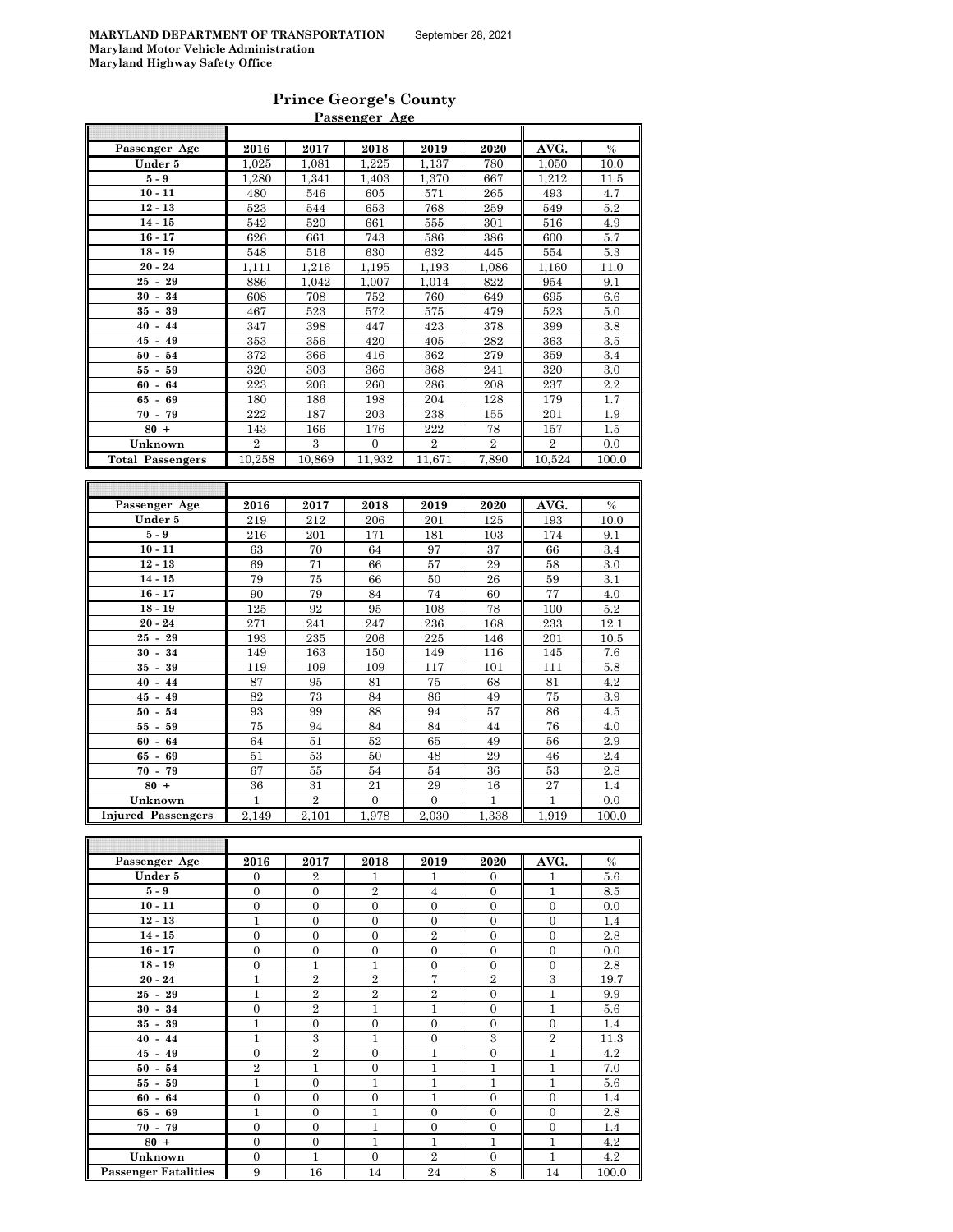| Passenger Gender          | 2016           | 2017     | 2018     | 2019           | 2020           | AVG.   | $\%$    |
|---------------------------|----------------|----------|----------|----------------|----------------|--------|---------|
| Male                      | 4,971          | 5,245    | 5,661    | 5,522          | 3,836          | 5,047  | 48.0    |
| Female                    | 5,069          | 5,490    | 6,085    | 5,914          | 3,988          | 5,309  | 50.4    |
| Unknown                   | 218            | 134      | 186      | 235            | 66             | 168    | $1.6\,$ |
| <b>Total Passengers</b>   | 10,258         | 10,869   | 11,932   | 11,671         | 7,890          | 10,524 | 100.0   |
|                           |                |          |          |                |                |        |         |
|                           |                |          |          |                |                |        |         |
| Passenger Gender          | 2016           | 2017     | 2018     | 2019           | 2020           | AVG.   | $\%$    |
| Male                      | 831            | 854      | 792      | 827            | 537            | 768    | 40.0    |
| Female                    | 1,290          | 1,213    | 1,165    | 1,187          | 792            | 1,129  | 58.8    |
| Unknown                   | 28             | 34       | 21       | 16             | 9              | 22     | 1.1     |
| <b>Passenger Injuries</b> | 2,149          | 2,101    | 1,978    | 2,030          | 1,338          | 1,919  | 100.0   |
|                           |                |          |          |                |                |        |         |
|                           |                |          |          |                |                |        |         |
| Passenger Gender          | 2016           | 2017     | 2018     | 2019           | 2020           | AVG.   | $\%$    |
| Male                      | $\overline{2}$ | 10       | 8        | 11             | $\overline{4}$ | 7      | 49.3    |
| Female                    | 7              | 6        | 6        | 11             | 3              | 7      | 46.5    |
| Unknown                   | $\Omega$       | $\Omega$ | $\Omega$ | $\overline{2}$ |                |        | 4.2     |

**Passenger Fatalities** 9 16 14 24 8 14 100.0

# **Prince George's County Passenger Gender**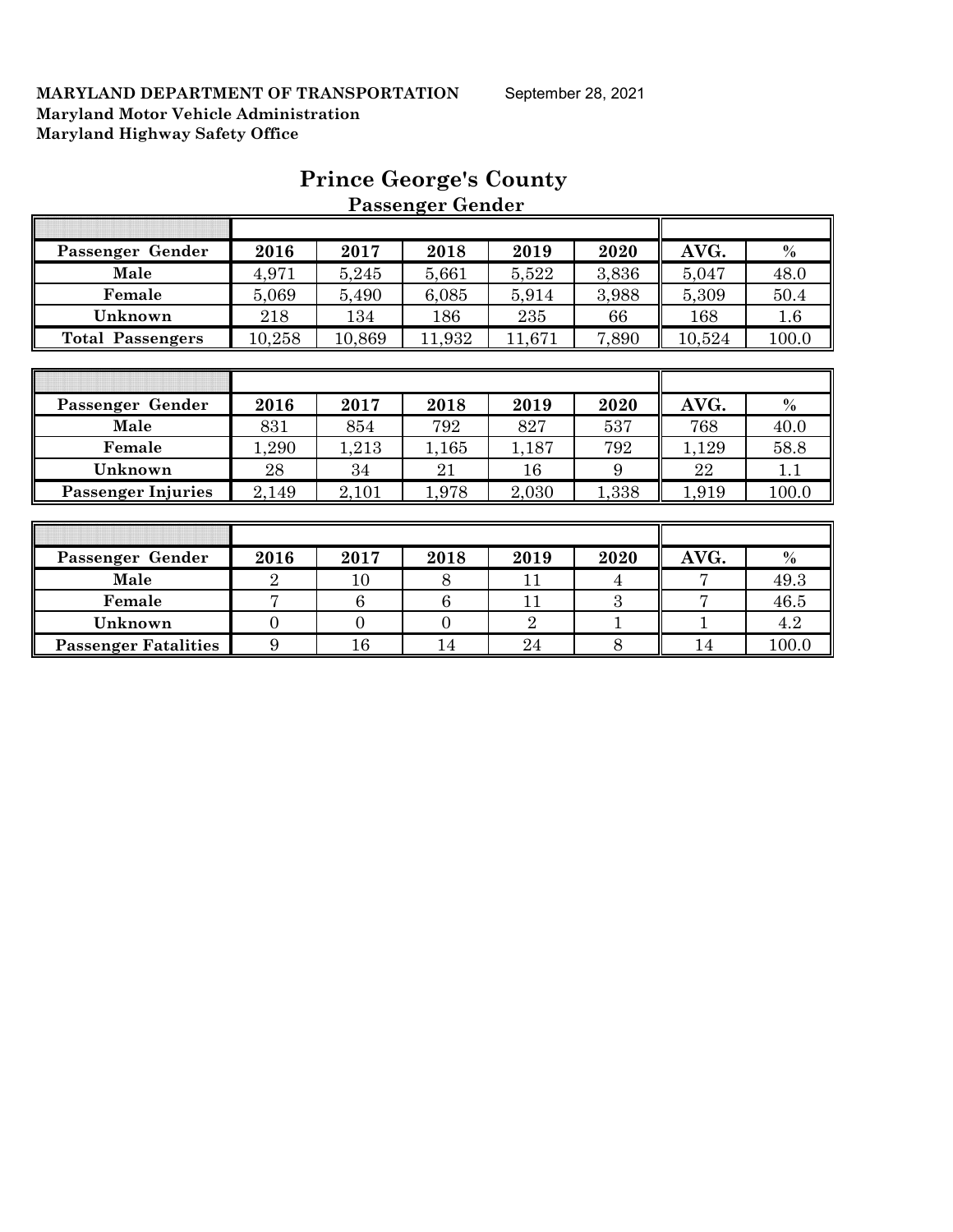### **Prince George's County Passenger Safety Equipment Use**

| <b>Safety Equipment</b>    | 2016                               | 2017                             | 2018                | 2019              | 2020                | AVG.                | %             |
|----------------------------|------------------------------------|----------------------------------|---------------------|-------------------|---------------------|---------------------|---------------|
| Not Applicable             | 710                                | 775                              | 1,286               | 1,054             | 570                 | 879                 | 8.4           |
| None                       | 1,393                              | 1,365                            | 1,570               | 1,322             | 609                 | 1,252               | 11.9          |
| Lap belt only              | 252                                | 165                              | 183                 | 148               | 98                  | 169                 | 1.6           |
| Shoulder belt only         | 52                                 | 53                               | 62                  | 45                | 58                  | 54                  | 0.5           |
| Shoulder/Lap belt(s)       | 6,340                              | 6,786                            | 7.131               | 7,366             | 5,396               | 6,604               | 62.7          |
| Child/Youth restraint      | $\overline{0}$                     | $\overline{0}$                   | $\overline{0}$      | $\mathbf{0}$      | $\mathbf{0}$        | $\mathbf{0}$        | 0.0           |
| Child restraint forward    | 518                                | 590                              | 592                 | 616               | 392                 | 542                 | 5.1           |
| Child restraint rear       | 193                                | 210                              | 239                 | 232               | 197                 | 214                 | 2.0           |
| <b>Booster seat</b>        | 111                                | 113                              | 113                 | 112               | 69                  | 104                 | 1.0           |
| Child restraint unk.       | 89                                 | 76                               | 72                  | 104               | 49                  | 78                  | 0.7           |
| Mc/Bike helmet             | $\overline{4}$                     | $\,6$                            | $\overline{4}$      | $\overline{2}$    | 6                   | $\overline{4}$      | 0.0           |
| Mc/bike shield only        | $\overline{0}$                     | $\overline{0}$                   | $\mathbf{0}$        | $\boldsymbol{0}$  | $\overline{0}$      | $\overline{0}$      | 0.0           |
| Mc/bike helmet & shield    | $\overline{0}$                     | $\overline{2}$                   | $\overline{4}$      | $\overline{2}$    | $\overline{0}$      | $\overline{2}$      | 0.0           |
| Protective pads            | 8                                  | 10                               | 8                   | 24                | 1                   | 10                  | 0.1           |
| Reflective clothing        | $\overline{0}$                     | $\overline{2}$                   | $\overline{4}$      | 1                 | $\overline{2}$      | $\overline{2}$      | 0.0           |
| Lighting                   | 1                                  | 0                                | 1                   | $\boldsymbol{0}$  | $\boldsymbol{0}$    | 0                   | 0.0           |
| Air bag only               | $\overline{0}$                     | $\overline{0}$                   | $\overline{0}$      | $\overline{0}$    | $\theta$            | $\theta$            | 0.0           |
| Air bag and belts          | $\overline{0}$                     | $\overline{0}$                   | $\overline{0}$      | $\mathbf{0}$      | $\mathbf{0}$        | $\mathbf{0}$        | 0.0           |
| Other                      | 34                                 | 69                               | 35                  | 74                | 24                  | 47                  | 0.4           |
| Unknown                    | 553                                | 647                              | 628                 | 569               | 419                 | 563                 | 5.4           |
| <b>Total Passengers</b>    | 10,258                             | 10,869                           | 11,932              | 11,671            | 7,890               | 10,524              | 100.0         |
|                            |                                    |                                  |                     |                   |                     |                     |               |
|                            |                                    |                                  |                     |                   |                     |                     |               |
| <b>Safety Equipment</b>    | 2016                               | 2017                             | 2018                | 2019              | 2020                | AVG.                | $\frac{0}{0}$ |
| Not Applicable             | 36                                 | 48                               | 99                  | 82                | 48                  | 63                  | 3.3           |
| None                       | 140                                | 138                              | 126                 | 117               | 102                 | 125                 | 6.5           |
| Lap belt only              | 17                                 | 12                               | 20                  | 20                | 10                  | 16                  | 0.8           |
| Shoulder belt only         | 7                                  | 5                                | 15                  | 10                | 8                   | 9                   | 0.5           |
| Shoulder/Lap belt(s)       | 1,604                              | 1,539                            | 1,409               | 1,446             | 969                 | 1,393               | 72.6          |
| Child/Youth restraint      | $\boldsymbol{0}$                   | $\boldsymbol{0}$                 | $\boldsymbol{0}$    | $\boldsymbol{0}$  | $\mathbf{0}$        | $\mathbf{0}$        | 0.0           |
| Child restraint forward    | 119                                | 110                              | 100                 | 107               | 61                  | 99                  | 5.2           |
| Child restraint rear       | 57                                 | 56                               | 54                  | 49                | 29                  | 49                  | 2.6           |
| <b>Booster seat</b>        | 28                                 | 24                               | 12                  | 15                | 9                   | 18                  | 0.9           |
| Child restraint unk.       | 21                                 | 12                               | 15                  | 11                | 11                  | 14                  | 0.7           |
| Mc/Bike helmet             | 4                                  | 5                                | 4                   | 1                 | 1                   | 3                   | 0.2           |
| Mc/bike shield only        | $\overline{0}$                     | $\overline{0}$                   | $\overline{0}$      | $\overline{0}$    | $\overline{0}$      | $\overline{0}$      | 0.0           |
| Mc/bike helmet & shield    | $\boldsymbol{0}$<br>$\overline{0}$ | $\overline{2}$<br>$\overline{0}$ | 3<br>$\overline{0}$ | 1<br>$\mathbf{0}$ | 0<br>$\overline{0}$ | 1<br>$\overline{0}$ | 0.1           |
| Protective pads            |                                    |                                  | 1                   | $\mathbf{0}$      | 1                   | 0                   | 0.0           |
| Reflective clothing        | 0<br>$\theta$                      | 0<br>$\overline{0}$              | $\overline{0}$      | $\Omega$          | $\Omega$            | $\Omega$            | 0.0<br>0.0    |
| Lighting<br>Air bag only   | $\overline{0}$                     | $\overline{0}$                   | $\overline{0}$      | $\overline{0}$    | $\overline{0}$      | $\overline{0}$      | 0.0           |
|                            | $\boldsymbol{0}$                   | $\boldsymbol{0}$                 | $\boldsymbol{0}$    | $\overline{0}$    | $\overline{0}$      | $\overline{0}$      | 0.0           |
| Air bag and belts<br>Other | $\overline{2}$                     | 3                                | 3                   | $\overline{2}$    | $\overline{2}$      | $\overline{2}$      | 0.1           |
|                            | 114                                |                                  |                     |                   |                     |                     |               |
| Unknown                    | 2.149                              | 147<br>2.101                     | 117                 | 169               | 87<br>1,338         | 127                 | 6.6           |
| <b>Passenger Injuries</b>  |                                    |                                  | 1,978               | 2,030             |                     | 1,919               | 100.0         |
|                            |                                    |                                  |                     |                   |                     |                     |               |
| <b>Safety Equipment</b>    | 2016                               | 2017                             | 2018                | 2019              | 2020                | AVG.                | $\%$          |
| Not Applicable             | 0                                  | 0                                | 0                   | 0                 | 0                   | 0                   | 0.0           |
| None                       | $\overline{2}$                     | 10                               | 3                   | 12                | 1                   | 6                   | 39.4          |
| Lap belt only              | $\boldsymbol{0}$                   | $\boldsymbol{0}$                 | $\boldsymbol{0}$    | $\boldsymbol{0}$  | $\boldsymbol{0}$    | $\overline{0}$      | 0.0           |
| Shoulder belt only         | $\overline{0}$                     | $\overline{0}$                   | $\overline{0}$      | $\overline{0}$    | $\mathbf{0}$        | $\mathbf{0}$        | 0.0           |
| Shoulder/Lap belt(s)       | 7                                  | $\overline{4}$                   | $\,6$               | 8                 | $\overline{4}$      | 6                   | 40.8          |
| Child/Youth restraint      | $\boldsymbol{0}$                   | $\boldsymbol{0}$                 | $\boldsymbol{0}$    | 0                 | 0                   | 0                   | 0.0           |
| Child restraint forward    | $\boldsymbol{0}$                   | $\boldsymbol{0}$                 | $\mathbf{1}$        | $\mathbf{1}$      | $\boldsymbol{0}$    | $\boldsymbol{0}$    | 2.8           |
| Child restraint rear       | $\boldsymbol{0}$                   | 1                                | $\boldsymbol{0}$    | 0                 | $\boldsymbol{0}$    | $\boldsymbol{0}$    | 1.4           |
| <b>Booster seat</b>        | $\overline{0}$                     | $\boldsymbol{0}$                 | $\overline{2}$      | $\overline{2}$    | $\mathbf{0}$        | $\mathbf{1}$        | $5.6\,$       |
| Child restraint unk.       | 0                                  | 0                                | 0                   | 0                 | 0                   | 0                   | 0.0           |
| Mc/Bike helmet             | $\overline{0}$                     | $\boldsymbol{0}$                 | $\overline{0}$      | $\mathbf{0}$      | $\mathbf{0}$        | $\overline{0}$      | 0.0           |
| Mc/bike shield only        | $\boldsymbol{0}$                   | $\boldsymbol{0}$                 | 0                   | 0                 | 0                   | 0                   | 0.0           |
| Mc/bike helmet & shield    | $\overline{0}$                     | $\overline{0}$                   | $\overline{0}$      | $\mathbf{0}$      | $\mathbf{0}$        | $\overline{0}$      | 0.0           |
| Protective pads            | $\boldsymbol{0}$                   | $\mathbf{1}$                     | $\boldsymbol{0}$    | $\boldsymbol{0}$  | $\overline{0}$      | $\overline{0}$      | 1.4           |
| Reflective clothing        | $\boldsymbol{0}$                   | $\overline{0}$                   | $\overline{0}$      | $\mathbf{0}$      | $\overline{0}$      | $\overline{0}$      | 0.0           |
| Lighting                   | $\boldsymbol{0}$                   | $\boldsymbol{0}$                 | $\boldsymbol{0}$    | $\boldsymbol{0}$  | $\boldsymbol{0}$    | $\boldsymbol{0}$    | 0.0           |
| Air bag only               | $\overline{0}$                     | $\overline{0}$                   | $\overline{0}$      | $\mathbf{0}$      | $\mathbf{0}$        | $\overline{0}$      | 0.0           |

**Passenger Fatalities** 9 16 14 24 8 14 100.0 **Note: None & Air Bag are counted as no safety equipment in use.**

**Air bag only** 0 0 0 0 0 0 0.0

**Other**  $\begin{array}{|c|c|c|c|c|c|} \hline 0 & 0 & 0 & 0 & 0 & 0 & 0.0 \ \hline \end{array}$ **Unknown** 0 0 0 2 1 3 1 8.5

**Air bag and belts**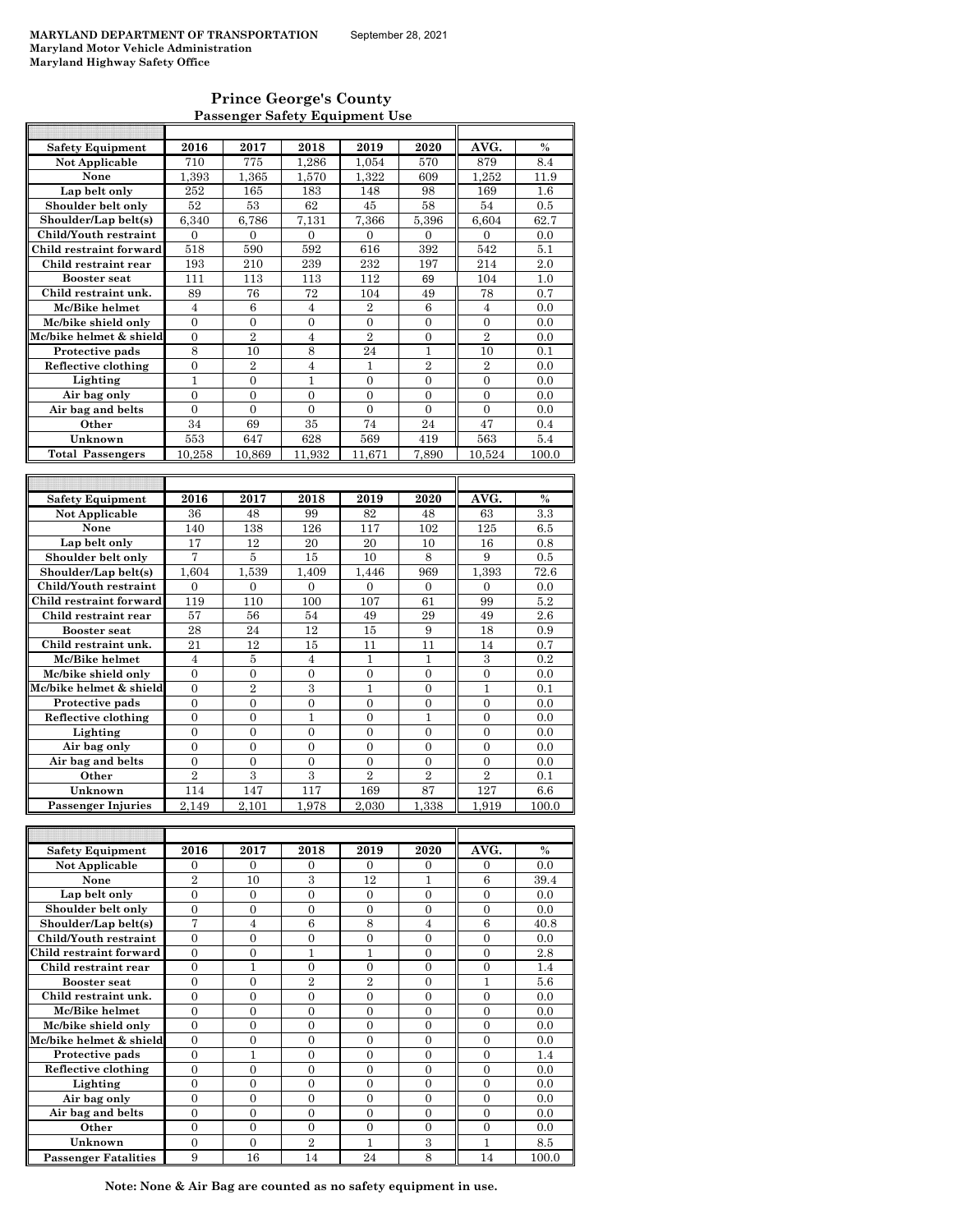### **Prince George's County Non-Motorist Age**

| Non-Motorist Age                     | 2016           | 2017           | 2018     | 2019 | 2020     | AVG. | $\%$    |
|--------------------------------------|----------------|----------------|----------|------|----------|------|---------|
| Under 5                              | 19             | 17             | 18       | 17   | 12       | 17   | $2.6\,$ |
| $5 - 9$                              | 33             | 12             | 14       | 22   | 17       | 20   | 3.1     |
| $10 - 15$                            | 39             | 54             | 46       | 46   | 19       | 41   | 6.4     |
| $16 - 17$                            | 24             | 33             | 22       | 25   | 16       | 24   | 3.8     |
| $18 - 19$                            | 30             | 41             | 37       | 25   | 18       | 30   | 4.7     |
| $20 - 24$                            | 76             | 76             | 87       | 74   | 61       | 75   | 11.8    |
| 25<br>29<br>$\overline{\phantom{a}}$ | 64             | 78             | 91       | 74   | 54       | 72   | 11.4    |
| 34<br>30<br>$\sim$                   | 47             | 62             | 62       | 60   | 57       | 58   | 9.1     |
| 35<br>39<br>$\sim$                   | 54             | 59             | 59       | 62   | 64       | 60   | 9.4     |
| $40 -$<br>44                         | 33             | 46             | 36       | 38   | 50       | 41   | 6.4     |
| 45<br>49<br>$\sim$                   | 40             | 45             | 29       | 36   | 32       | 36   | 5.7     |
| 50<br>54<br>$\sim$                   | 42             | 52             | 48       | 37   | 34       | 43   | 6.7     |
| 55<br>59<br>$\overline{\phantom{a}}$ | 39             | 41             | 39       | 39   | 33       | 38   | 6.0     |
| 60<br>64<br>$\blacksquare$           | 27             | 35             | 38       | 39   | 32       | 34   | 5.4     |
| 69<br>65<br>$\blacksquare$           | 12             | 21             | 19       | 26   | 11       | 18   | 2.8     |
| $70 -$<br>79                         | 17             | 26             | 23       | 20   | 8        | 19   | 3.0     |
| $80 +$                               | 15             | 12             | 9        | 14   | 5        | 11   | 1.7     |
| Unknown                              | $\overline{2}$ | $\overline{2}$ | $\Omega$ | 1    | $\Omega$ | 1    | 0.2     |
| Total Non-Motorists                  | 613            | 712            | 677      | 655  | 523      | 636  | 100.0   |
|                                      |                |                |          |      |          |      |         |

| Non-Motorist Age                     | 2016     | 2017     | 2018     | 2019     | 2020           | AVG.     | $\%$  |
|--------------------------------------|----------|----------|----------|----------|----------------|----------|-------|
| Under 5                              | 16       | 12       | 15       | 14       | 9              | 13       | 2.6   |
| $5 - 9$                              | 31       | 12       | 13       | 21       | 11             | 18       | 3.5   |
| $10 - 15$                            | 34       | 49       | 38       | 39       | 15             | 35       | 7.0   |
| $16 - 17$                            | 17       | 27       | 19       | 24       | 10             | 19       | 3.9   |
| $18 -$<br>19                         | 24       | 30       | 33       | 17       | 11             | 23       | 4.6   |
| 24<br>$20 -$                         | 63       | 65       | 73       | 62       | 44             | 61       | 12.3  |
| $25 -$<br>29                         | 52       | 62       | 68       | 59       | 43             | 57       | 11.4  |
| 34<br>$30 -$                         | 37       | 55       | 50       | 43       | 38             | 45       | 8.9   |
| 35<br>39<br>$\overline{\phantom{0}}$ | 47       | 48       | 42       | 48       | 49             | 47       | 9.4   |
| $40 -$<br>44                         | 25       | 37       | 28       | 27       | 34             | 30       | 6.0   |
| $45 -$<br>49                         | 33       | 34       | 26       | 25       | 20             | 28       | 5.5   |
| $50 - 54$                            | 33       | 46       | 40       | 31       | 23             | 35       | 6.9   |
| 59<br>$55-$                          | 32       | 32       | 29       | 35       | 17             | 29       | 5.8   |
| 64<br>$60 -$                         | 20       | 27       | 31       | 29       | 23             | 26       | 5.2   |
| 69<br>65 -                           | 10       | 17       | 16       | 21       | 9              | 15       | 2.9   |
| $70 - 79$                            | 12       | 22       | 16       | 16       | $\overline{4}$ | 14       | 2.8   |
| $80 +$                               | 6        | 9        | 7        | 8        | 3              | 7        | 1.3   |
| Unknown                              | $\Omega$ | $\Omega$ | $\Omega$ | $\Omega$ | $\Omega$       | $\Omega$ | 0.0   |
| Inj. Non-Motorists                   | 492      | 584      | 544      | 519      | 363            | 500      | 100.0 |

| Non-Motorist Age             | 2016           | 2017           | 2018           | 2019           | 2020             | AVG.           | $\%$  |
|------------------------------|----------------|----------------|----------------|----------------|------------------|----------------|-------|
| Under 5                      | $\Omega$       | $\mathbf{0}$   | $\Omega$       | $\Omega$       | $\Omega$         | $\Omega$       | 0.0   |
| $5 - 9$                      | $\Omega$       | $\mathbf{0}$   | $\Omega$       | $\Omega$       | $\mathbf{0}$     | $\Omega$       | 0.0   |
| $10 - 15$                    | $\mathbf{0}$   | $\mathbf{1}$   | $\overline{0}$ | $\mathbf{1}$   | $\boldsymbol{0}$ | $\mathbf{0}$   | 1.4   |
| $16 - 17$                    | $\overline{2}$ | $\mathbf{1}$   | $\mathbf{1}$   | $\overline{0}$ | $\mathbf{1}$     | $\mathbf{1}$   | 3.4   |
| $18 - 19$                    | $\mathbf{1}$   | $\mathbf{1}$   | $\overline{0}$ | $\overline{0}$ | $\mathbf{1}$     | $\mathbf{1}$   | 2.0   |
| $20 - 24$                    | $\overline{4}$ | $\overline{0}$ | $\overline{4}$ | $\mathbf{1}$   | $\overline{2}$   | $\overline{2}$ | 7.4   |
| $25 - 29$                    | 3              | $\overline{2}$ | 6              | 5              | 3                | $\overline{4}$ | 12.8  |
| $30 - 34$                    | $\overline{0}$ | $\overline{2}$ | $\overline{2}$ | 3              | $\overline{4}$   | $\mathbf{2}$   | 7.4   |
| $35 - 39$                    | $\mathbf{0}$   | $\,2$          | $\overline{4}$ | 5              | $\overline{4}$   | 3              | 10.1  |
| $40 - 44$                    | $\mathbf{0}$   | $\mathbf{1}$   | $\overline{2}$ | 6              | 3                | $\overline{2}$ | 8.1   |
| $45 - 49$                    | 3              | $\overline{2}$ | $\mathbf{1}$   | 3              | $\overline{2}$   | $\overline{2}$ | 7.4   |
| $50 - 54$                    | 3              | $\mathbf{1}$   | $\overline{2}$ | $\mathbf{1}$   | $\overline{4}$   | $\overline{2}$ | 7.4   |
| $55 - 59$                    | $\overline{0}$ | $\overline{4}$ | $\overline{2}$ | $\overline{2}$ | 5                | 3              | 8.8   |
| $60 - 64$                    | $\overline{2}$ | $\overline{2}$ | $\overline{2}$ | $\overline{2}$ | 5                | 3              | 8.8   |
| $65 - 69$                    | $\mathbf{0}$   | $\mathbf{0}$   | $\mathbf{0}$   | $\mathbf{1}$   | $\mathbf{1}$     | $\mathbf{0}$   | 1.4   |
| $70 - 79$                    | $\overline{4}$ | 3              | $\overline{4}$ | $\mathbf{1}$   | $\overline{2}$   | 3              | 9.5   |
| $80 +$                       | $\overline{0}$ | $\mathbf{0}$   | $\Omega$       | $\Omega$       | $\mathbf{1}$     | $\Omega$       | 0.7   |
| Unknown                      | $\overline{2}$ | $\overline{2}$ | $\overline{0}$ | 1              | $\mathbf{0}$     | $\mathbf{1}$   | 3.4   |
| <b>Non-Motor. Fatalities</b> | 24             | 24             | 30             | 32             | 38               | 30             | 100.0 |

F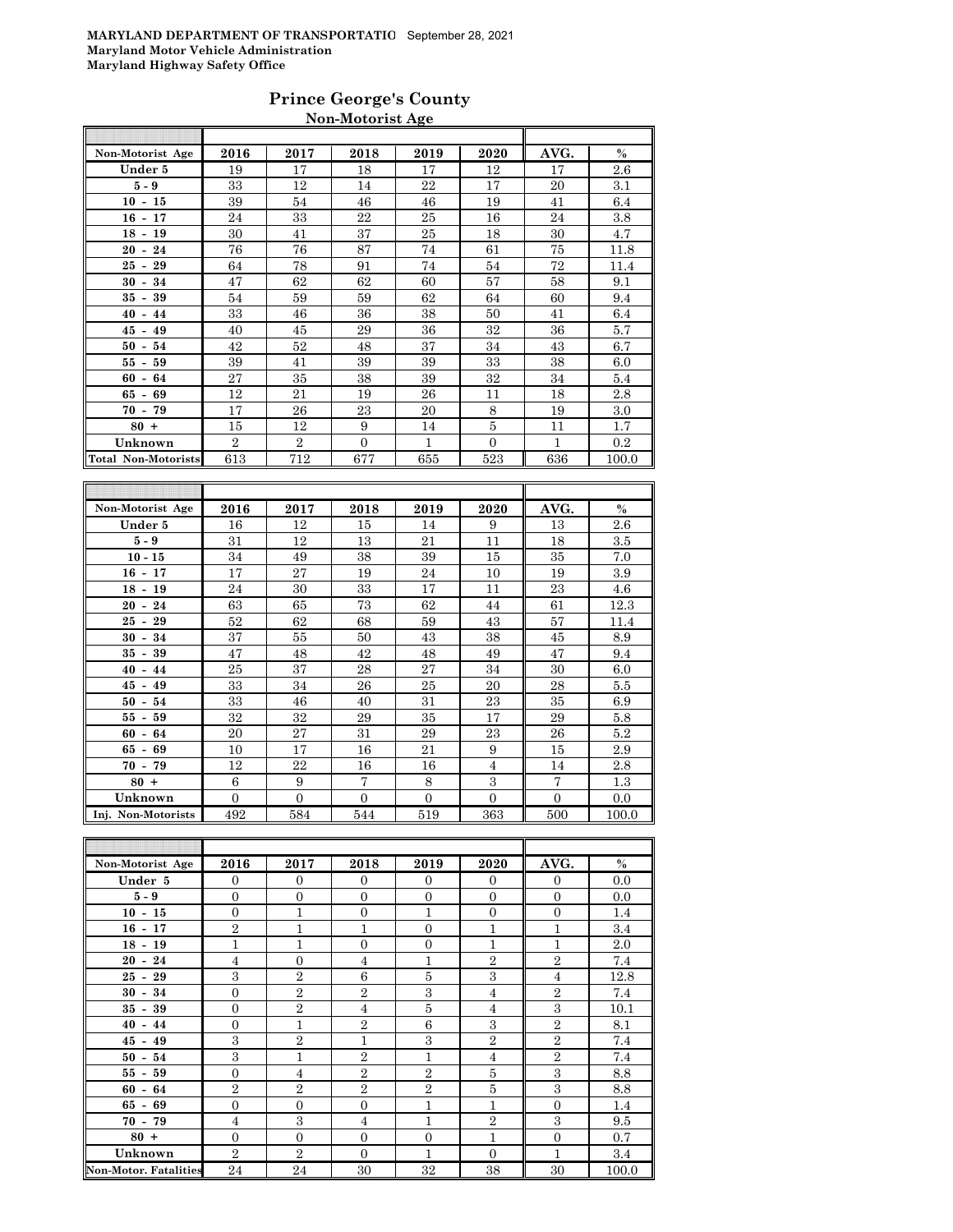Г

| Non-Motorist Gender          | 2016 | 2017 | 2018          | 2019                        | 2020 | AVG. | $\%$          |
|------------------------------|------|------|---------------|-----------------------------|------|------|---------------|
| Male                         | 411  | 452  | 399           | 393                         | 343  | 400  | 62.8          |
| Female                       | 194  | 249  | 272           | 256                         | 176  | 229  | 36.1          |
| Unknown                      | 8    | 11   | 6             | 6                           | 4    | 7    | 1.1           |
| <b>Total Non-Motorists</b>   | 613  | 712  | 677           | 655                         | 523  | 636  | 100.0         |
|                              |      |      |               |                             |      |      |               |
|                              |      |      |               |                             |      |      |               |
| Non-Motorist Gender          | 2016 | 2017 | 2018          | 2019                        | 2020 | AVG. | $\frac{0}{0}$ |
| Male                         | 319  | 366  | 316           | 304                         | 227  | 306  | 61.2          |
| Female                       | 170  | 213  | 225           | 213                         | 135  | 191  | 38.2          |
| Unknown                      | 3    | 5    | $\mathcal{S}$ | $\mathcal{D}_{\mathcal{L}}$ |      | 3    | 0.6           |
| <b>Non-Motorist Injuries</b> | 492  | 584  | 544           | 519                         | 363  | 500  | 100.0         |
|                              |      |      |               |                             |      |      |               |
|                              |      |      |               |                             |      |      |               |
| Non-Motorist Gender          | 2016 | 2017 | 2018          | 2019                        | 2020 | AVG. | $\frac{0}{0}$ |
| Male                         | 19   | 20   | 20            | 26                          | 30   | 23   | 77.7          |

# **Prince George's County Non-Motorist Gender**

Τ

1

| <b>Non-Motorist Injuries</b>   | 492  | 584  | 544  | 519  | 363  | 500  | $100.0\,$ |
|--------------------------------|------|------|------|------|------|------|-----------|
|                                |      |      |      |      |      |      |           |
|                                |      |      |      |      |      |      |           |
| Non-Motorist Gender            | 2016 | 2017 | 2018 | 2019 | 2020 | AVG. | $\%$      |
| Male                           | 19   | 20   | 20   | 26   | 30   | 23   | 77.7      |
| Female                         |      |      | 10   |      |      |      | 22.3      |
| Unknown                        |      |      |      |      |      |      | 0.0       |
| <b>Non-Motorist Fatalities</b> | 24   | 24   | 30   | 32   | 38   | 30   | 100.0     |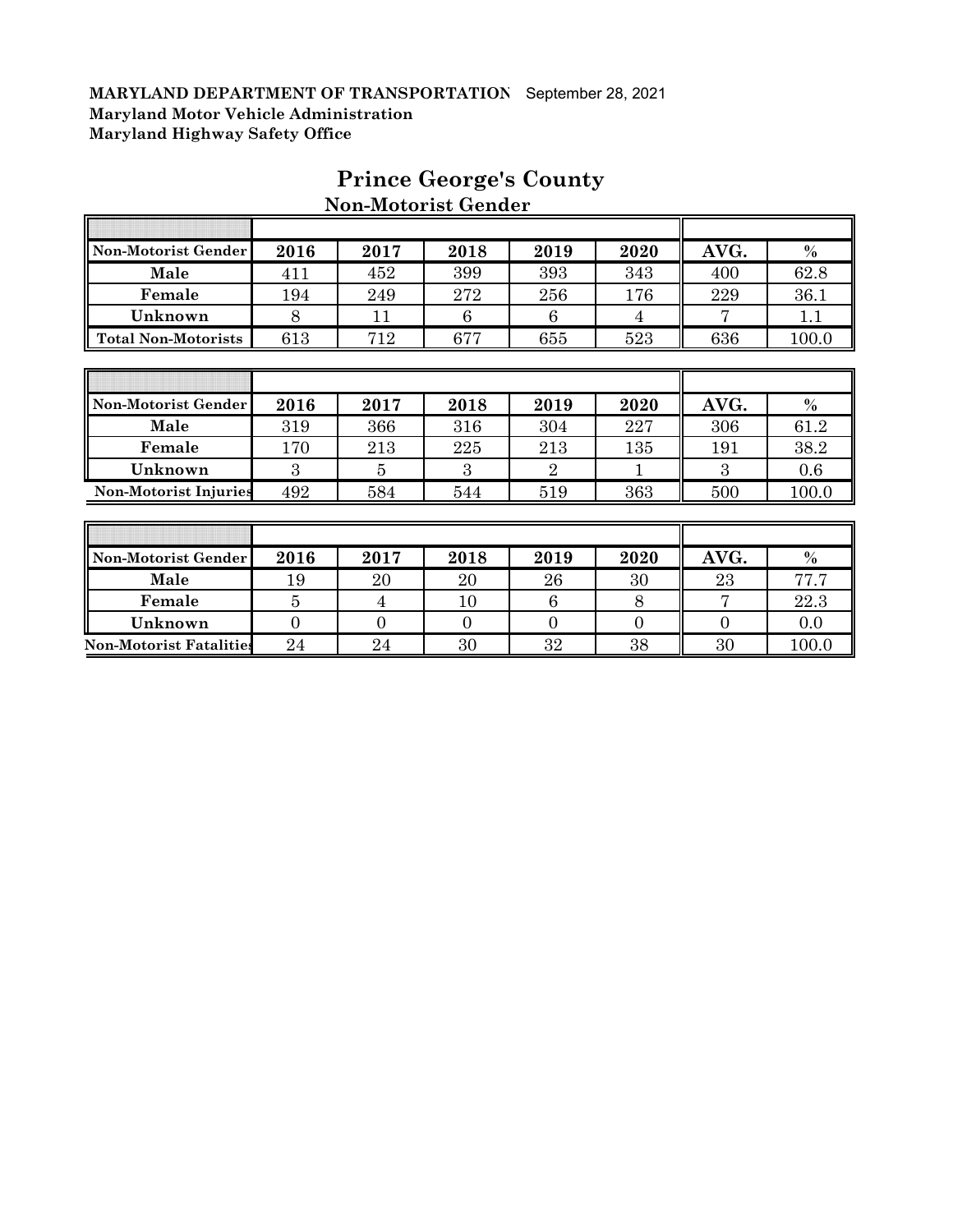### **Prince George's County Non-Motorist Location**

| <b>Non-Motorist Location</b>                      | 2016                             | 2017                           | 2018                | 2019                             | 2020                           | AVG.                             | $\%$       |
|---------------------------------------------------|----------------------------------|--------------------------------|---------------------|----------------------------------|--------------------------------|----------------------------------|------------|
| Not App.                                          | 26                               | 25                             | 32                  | 34                               | 21                             | 28                               | 4.3        |
| Shoulder                                          | 29                               | 33                             | 32                  | 30                               | 28                             | 30                               | 4.8        |
| Curb                                              | 14                               | 17                             | 16                  | 21                               | 10                             | 16                               | 2.5        |
| Sidewalk                                          | 38                               | 56                             | 47                  | 41                               | 30                             | 42                               | 6.7        |
| <b>Outside Right of Way</b>                       | 16                               | 19                             | 20                  | 12                               | 17                             | 17                               | 2.6        |
| On Rd. at Crosswalk                               | 82                               | 107                            | 111                 | 102                              | 80                             | 96                               | 15.2       |
| On Rd. Not at Cross.                              |                                  |                                |                     |                                  |                                |                                  |            |
|                                                   | 195                              | 177                            | 160                 | 189                              | 145                            | 173                              | 27.2       |
| <b>In School Bus Zone</b>                         | $\mathbf{0}$                     | 3<br>6                         | 1                   | L                                | $\Omega$                       | L                                | 0.2        |
| In Bikeway                                        | $\overline{4}$                   |                                | 3                   | 5                                | $\overline{4}$                 | $\overline{4}$                   | 0.7        |
| <b>At Inter Marked Crosswal</b>                   | 35                               | 39                             | 47                  | 38                               | 36                             | 39                               | 6.1        |
| At Inter No Crosswalk                             | 41                               | 40                             | 26                  | 36                               | 26                             | 34                               | 5.3        |
| <b>Driveway Access</b>                            | 3                                | 3                              | $\mathbf{1}$        | 3                                | 1                              | $\overline{2}$                   | 0.3        |
| Median                                            | $\overline{4}$                   | 6                              | 10                  | 5                                | 9                              | $\overline{7}$                   | 1.1        |
| Island                                            | $\mathbf{1}$                     | 0                              | $\mathbf{0}$        | 0                                | 0                              | $\mathbf{0}$                     | 0.0        |
| Shared Use Path or Trail:                         | $\mathbf{0}$                     | 0                              | 0                   | 0                                | 1                              | 0                                | 0.0        |
| <b>Inside Building</b>                            | 13                               | 34                             | 12                  | 5                                | 6                              | 14                               | 2.2        |
| Midblock Marked Crosswa                           | 5                                | $\overline{2}$                 | 5                   | 3                                | 1                              | 3                                | 0.5        |
| Other/Unk.                                        | 107                              | 145                            | 154                 | 130                              | 108                            | 129                              | 20.3       |
| <b>Total Non-Motorists</b>                        | 613                              | 712                            | 677                 | 655                              | 523                            | 636                              | 100.0      |
|                                                   |                                  |                                |                     |                                  |                                |                                  |            |
|                                                   |                                  |                                |                     |                                  |                                |                                  |            |
| <b>Non-Motorist Location</b>                      | 2016                             | 2017                           | 2018                | 2019                             | 2020                           | AVG.                             | $\%$       |
|                                                   | 15                               | 12                             | 22                  | 26                               | 8                              | 17                               | 3.3        |
| Not App.                                          | 23                               | 27                             | 25                  | 23                               | 21                             | 24                               | 4.8        |
| Shoulder                                          |                                  |                                |                     |                                  |                                |                                  |            |
| Curb                                              | 9                                | 15                             | 12                  | 19                               | 9                              | 13                               | 2.6        |
| Sidewalk                                          | 29                               | 42                             | 39                  | 33                               | 22                             | 33                               | 6.6        |
| <b>Outside Right of Way</b>                       | 15                               | 14                             | 18                  | 11                               | 14                             | 14                               | 2.9        |
| On Rd. at Crosswalk                               | 69                               | 98                             | 94                  | 88                               | 60                             | 82                               | 16.3       |
| On Rd. Not at Cross.                              | 156                              | 149                            | 131                 | 148                              | 102                            | 137                              | 27.4       |
| In School Bus Zone                                | 0                                | 3                              | 1                   | 0                                | 0                              | 1                                | 0.2        |
| In Bikeway                                        | 3                                | 5                              | 3                   | 1                                | 4                              | 3                                | 0.6        |
| Inter Marked Crosswalk                            | 29                               | 36                             | 37                  | 31                               | 29                             | 32                               | 6.5        |
| At Inters No Crosswalk                            | 38                               | 34                             | 21                  | 29                               | 16                             | 28                               | 5.5        |
| <b>Driveway Access</b>                            | 3                                | $\overline{2}$                 | 1                   | 3                                | 1                              | $\overline{2}$                   | 0.4        |
| Median                                            | $\mathbf{2}$                     | 5                              | 7                   | $\mathbf{1}$                     | 5                              | $\overline{4}$                   | 0.8        |
| Island                                            | $\overline{0}$                   | $\overline{0}$                 | $\overline{0}$      | $\overline{0}$                   | $\overline{0}$                 | $\mathbf{0}$                     | 0.0        |
| <b>Shared Use Path or Trail</b>                   | $\mathbf{0}$                     | 0                              | $\mathbf{0}$        | 0                                | $\mathbf{0}$                   | $\mathbf{0}$                     | 0.0        |
| <b>Inside Building</b>                            | 7                                | 24                             | $\overline{7}$      | $\overline{2}$                   | $\overline{0}$                 | 8                                | 1.6        |
| Midblock Marked Crosswa                           | 5                                | $\overline{2}$                 | 4                   | 3                                | $\mathbf{1}$                   | 3                                | 0.6        |
| Other/Unk.                                        | 89                               | 116                            | 122                 | 101                              | 71                             | 100                              | 19.9       |
| <b>Injured Non-Motorists</b>                      |                                  |                                |                     |                                  |                                |                                  |            |
|                                                   | 492                              | 584                            | 544                 | 519                              | 363                            | 500                              | 100.0      |
|                                                   |                                  |                                |                     |                                  |                                |                                  |            |
|                                                   |                                  |                                |                     |                                  |                                |                                  |            |
| Non-Motorist Location                             | 2016                             | 2017                           | 2018                | 2019                             | 2020                           | AVG.                             | $\%$       |
| Not App.                                          | 0                                | 0                              | 0                   | 0                                | $\mathbf{0}$                   | 0                                | 0.0        |
| Shoulder                                          | $\overline{0}$                   | $\overline{0}$                 | 3                   | 1                                | $\mathbf{1}$                   | $\mathbf{1}$                     | 3.4        |
| Curb                                              | $\mathbf{0}$                     | $\overline{0}$                 | $\boldsymbol{0}$    | $\overline{0}$                   | $\mathbf{0}$                   | $\mathbf{0}$                     | 0.0        |
| Sidewalk                                          | $\overline{0}$                   | 0                              | $\mathbf{1}$        | $\overline{0}$                   | $\sqrt{2}$                     | $\mathbf 1$                      | 2.0        |
| <b>Outside Right of Way</b>                       | $\overline{0}$                   | $\mathbf 1$                    | $\mathbf{1}$        | $\overline{0}$                   | $\mathbf 1$                    | $\mathbf{1}$                     | 2.0        |
| On Rd. at Crosswalk                               | $\overline{4}$                   | $\mathbf{1}$                   | 3                   | $\Omega$                         | $\overline{2}$                 | $\overline{2}$                   | 6.8        |
| On Rd. Not at Cross.                              | 16                               | 11                             | 15                  | 21                               | 23                             | 17                               | 58.1       |
| In School Bus Zone                                | 0                                | 0                              | $\mathbf{0}$        | 1                                | $\overline{0}$                 | 0                                | 0.7        |
| In Bikeway                                        | $\overline{0}$                   | $\boldsymbol{0}$               | $\overline{0}$      | $\overline{0}$                   | $\overline{0}$                 | $\overline{0}$                   | 0.0        |
| <b>Inters Marked Crosswall</b>                    |                                  |                                |                     |                                  |                                | $\,2$                            | 5.4        |
|                                                   | $\mathbf{1}$                     | $\sqrt{2}$                     |                     | $\sqrt{2}$                       | $\overline{0}$                 |                                  |            |
|                                                   |                                  |                                | $\overline{3}$      |                                  |                                |                                  |            |
| <b>At Inters No Crosswalk</b>                     | 0                                | 0                              | 0                   | $\sqrt{2}$                       | 0                              | 0                                | 1.4        |
| Driveway Access                                   | $\boldsymbol{0}$                 | 0                              | 0                   | 0                                | 0                              | 0                                | 0.0        |
| Median                                            | $\mathbf{1}$                     | $\overline{0}$                 | $\overline{0}$      | $\overline{0}$                   | $\overline{2}$                 | $\mathbf{1}$                     | 2.0        |
| Island                                            | $\mathbf{0}$                     | $\overline{0}$                 | $\overline{0}$      | $\overline{0}$                   | $\mathbf{0}$                   | $\overline{0}$                   | 0.0        |
| <b>Shared Use Path or Trails</b>                  | $\overline{0}$                   | 0                              | $\overline{0}$      | 0                                | 1                              | 0                                | 0.7        |
| <b>Inside Building</b><br>Midblock Marked Crosswa | $\overline{0}$<br>$\overline{0}$ | $\mathbf{1}$<br>$\overline{0}$ | 0<br>$\overline{0}$ | $\overline{0}$<br>$\overline{0}$ | $\mathbf{0}$<br>$\overline{0}$ | $\overline{0}$<br>$\overline{0}$ | 0.7<br>0.0 |

**Other/Unk.** 2 8 4 5 6 5 16.9 **Non-Motorist Fatalities** 24 24 30 32 38 30 100.0